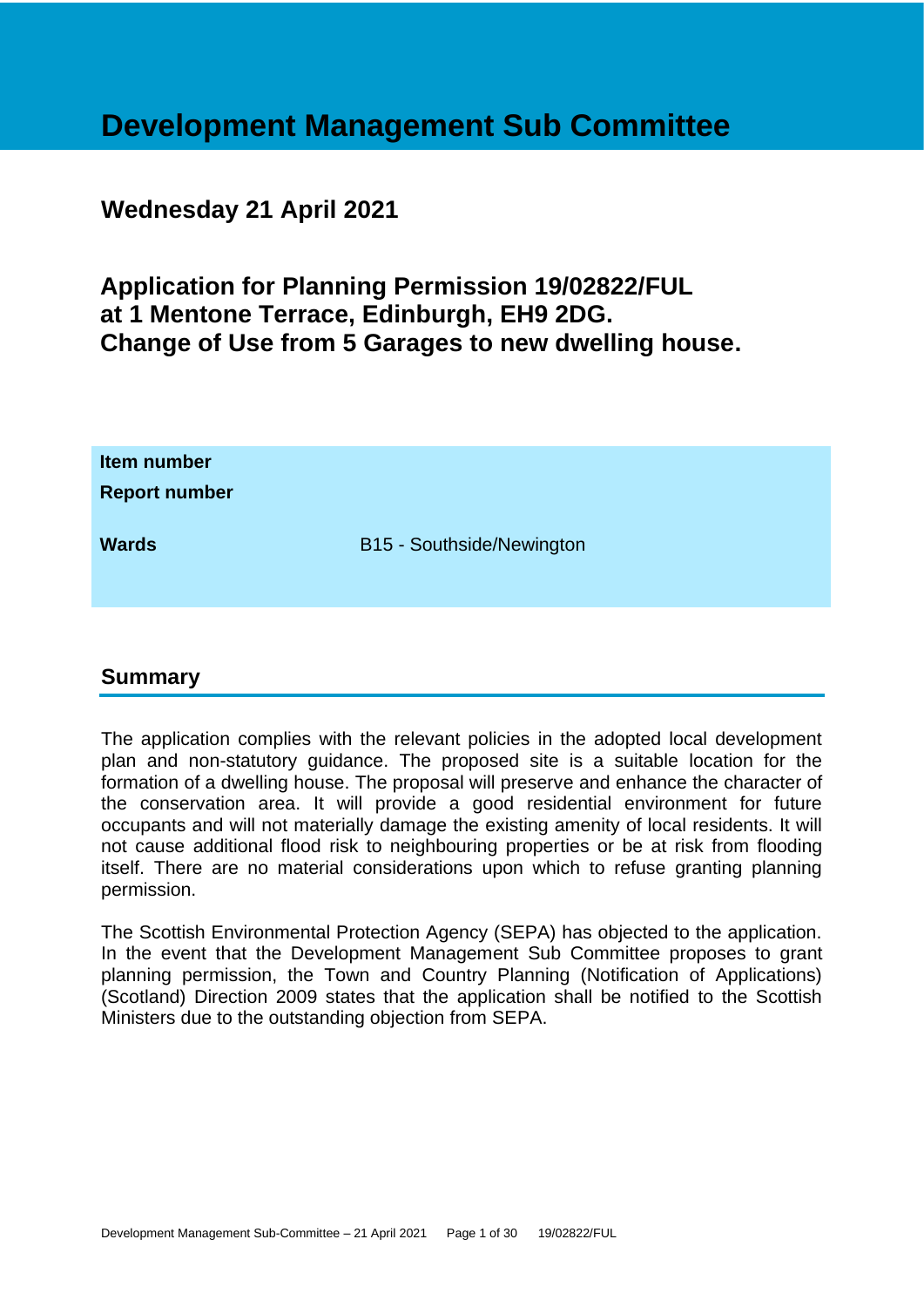| <b>Policies and guidance for</b> | LDPP, LDEL01, LDES01, LDES03, LDES04, LDES05, |
|----------------------------------|-----------------------------------------------|
| this application                 | LEN06, LEN12, LEN16, LEN21, LHOU01, LHOU02,   |
|                                  | LHOU03, LHOU04, LHOU05, LTRA02, LTRA03,       |
|                                  | LTRA04, LDES12, NSG, NSGD02, OTH, CRPCMP,     |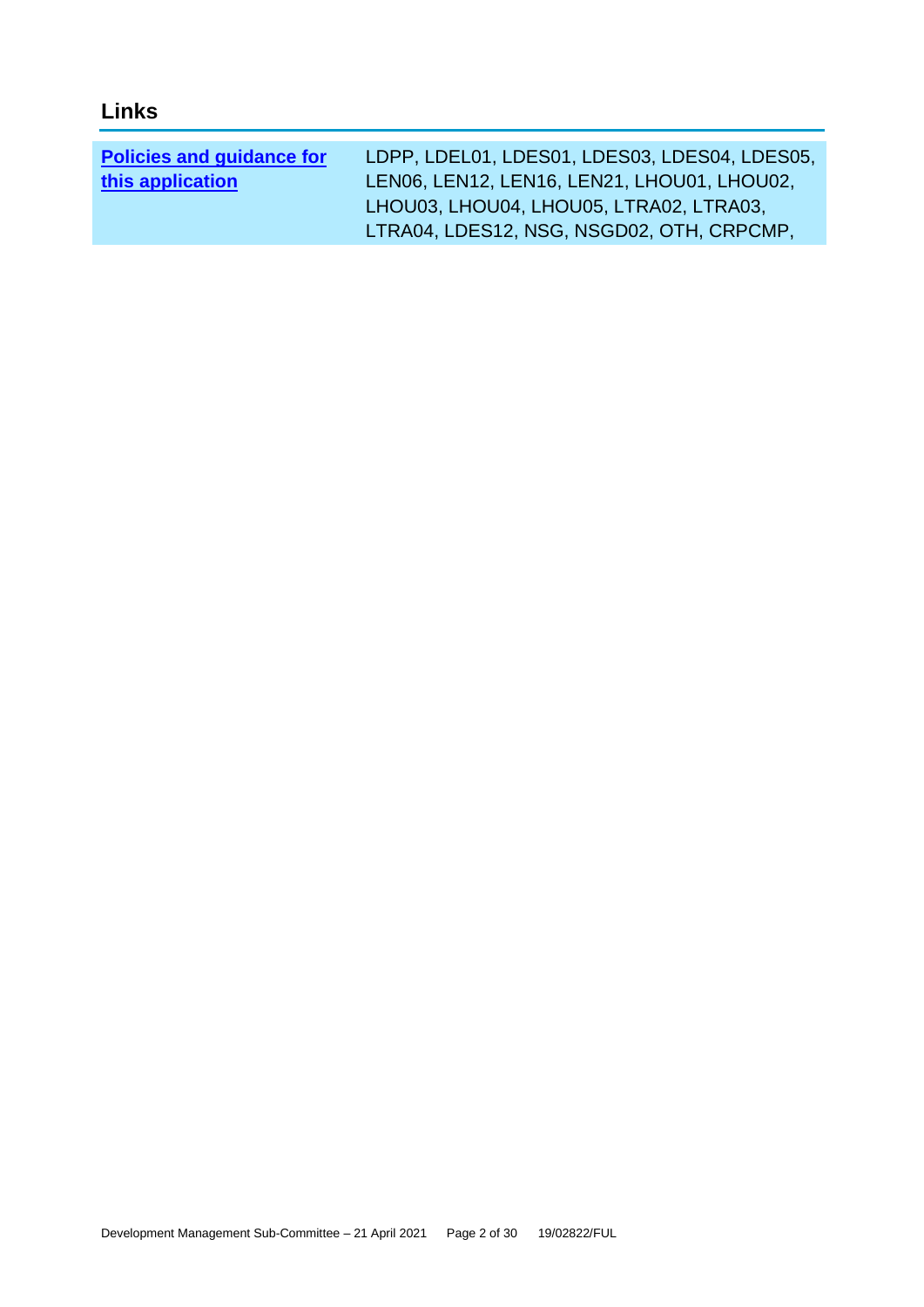# **Report**

# **Application for Planning Permission 19/02822/FUL at 1 Mentone Terrace, Edinburgh, EH9 2DG. Change of Use from 5 Garages to new dwelling house.**

# **Recommendations**

**1.1** It is recommended that this application be Granted subject to the details below.

# **Background**

# **2.1 Site description**

The application site relates to No. 1 Mentone Terrace. It is an area of land to the rear of the flats on Mentone Terrace/Glenorchy Terrace. The site appears to have previously been part of the rear garden area which is shared by the neighbouring flats. However, 5 garages and a raised concrete platform/access were constructed on this area around the 1970's.

The garages appear to be of concrete construction with a flat corrugated concrete asbestos roof. There are five white metal garage doors to the front elevation. The area directly in front of the garages is a raised concrete platform with an access ramp leading from the road.

There are a number of trees directly to the west of the site at a lower level which belong to neighbouring gardens. To the north of the site is an access path which leads from the road to some of the rear gardens. To the north of the access path, is a stone wall and metal fence which lines the rear boundary of the neighbouring garden. This garden is set at a lower level than the site. There are a selection of trees and shrubbery also planted nearby. Directly to the rear (south) of the site, is the wall of the nearby railway line. To the east is a quite large concrete car park which is used for the neighbouring office building. This car park is at a higher level than the site.

There is currently very limited screening along the northern boundary of the site. There is only the very top of the access path wall and a small, low and open, metal security barrier. There is no screening present along the west facing boundary of the site. This means from the elevated position of the raised concrete platform views into the neighbouring gardens are relatively unrestricted.

As the site is set lower than the nearby road and path, the garage building is not very noticeable from public elevations. However, the site appears overgrown and it does not contribute to the character or appearance of the defined conservation area.

This application site is located within the Craigmillar Park Conservation Area.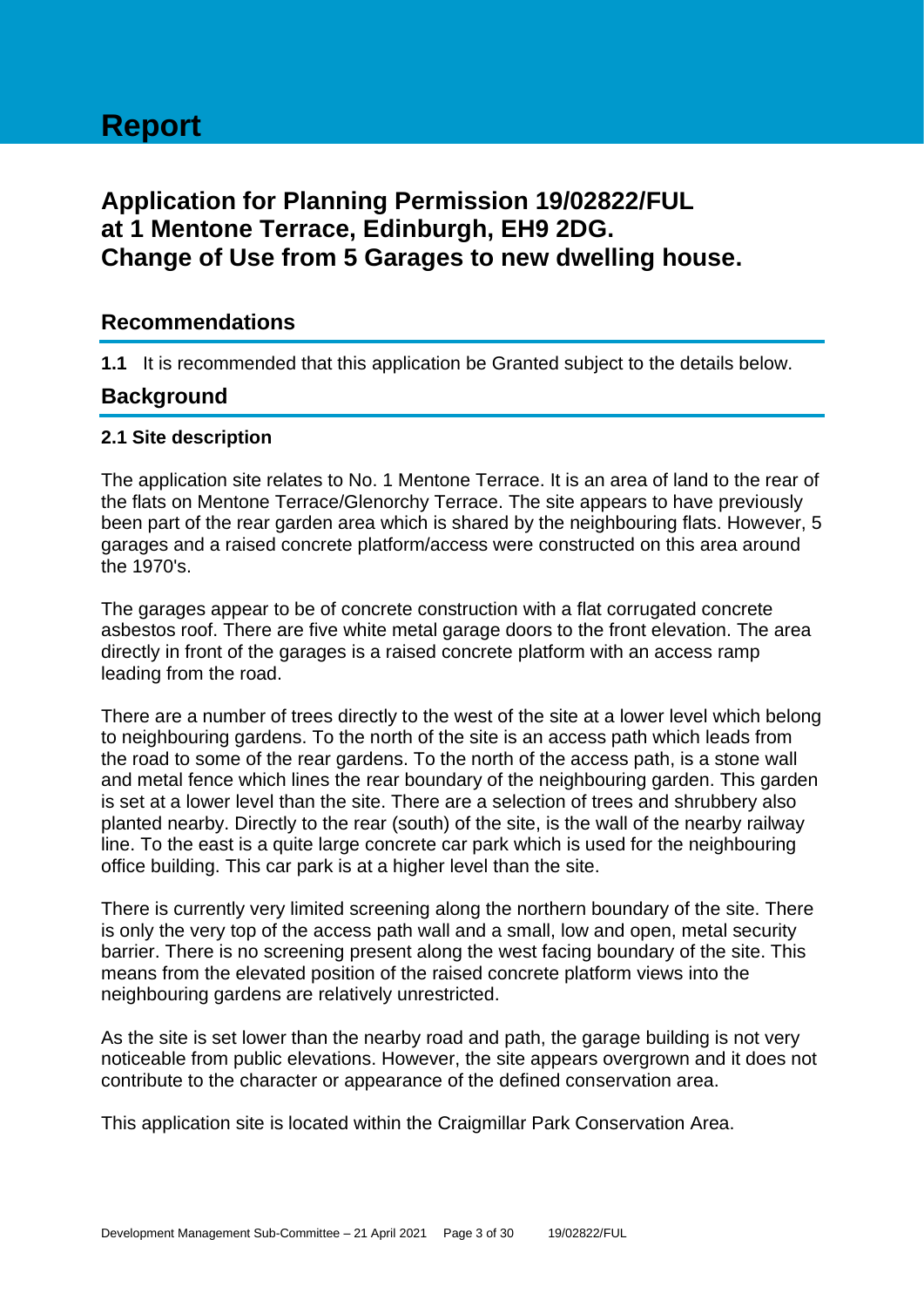# **2.2 Site History**

1 October 1997- An application for planning permission to erect an office development was refused at Development Management Sub Committee (application reference: 97/01963/FUL).

10 February 1998- An application for planning permission for the change of use of the garages to an office was refused at Development Management Sub Committee. The appeal was dismissed by a Scottish Government Reporter (application reference: 98/03040/FUL & 99/00051/REF).

14 May 2015- An application for planning permission to demolish the existing garage lock-ups and erect new dwelling house was withdrawn by the applicant. (application reference: 15/01429/FUL)

2 May 2019- An application for planning permission for the erection of a dwelling house was withdrawn by the applicant. (application reference: 16/02458/FUL)

# **Main report**

# **3.1 Description of the Proposal**

The application is for planning permission for the change of use of the existing 5 garages on the site to form a dwelling house. Works associated with the change of use include the formation of a new raised floor within the existing garage, the formation of a new roof on the structure, the insertion of windows and doors and erection of fencing around the site. The walls of the building shall be retained. It is proposed to clad the building in larch. It is also proposed that a 2 metre high larch fence be erected around the west and north boundary of the site.

The dwelling shall have no off street car parking provision, however, secure cycle storage is proposed. The area in front of the existing garage structure shall be utilised as a courtyard garden.

#### Previous Scheme

Updated plans were submitted which shows that the internal floor level of the proposal will be increased by 450mm from that originally shown. The overall roof height of the building has also been increased by 450mm from that originally proposed. The roof height of the existing structure will now be increased overall by 1.005 metres.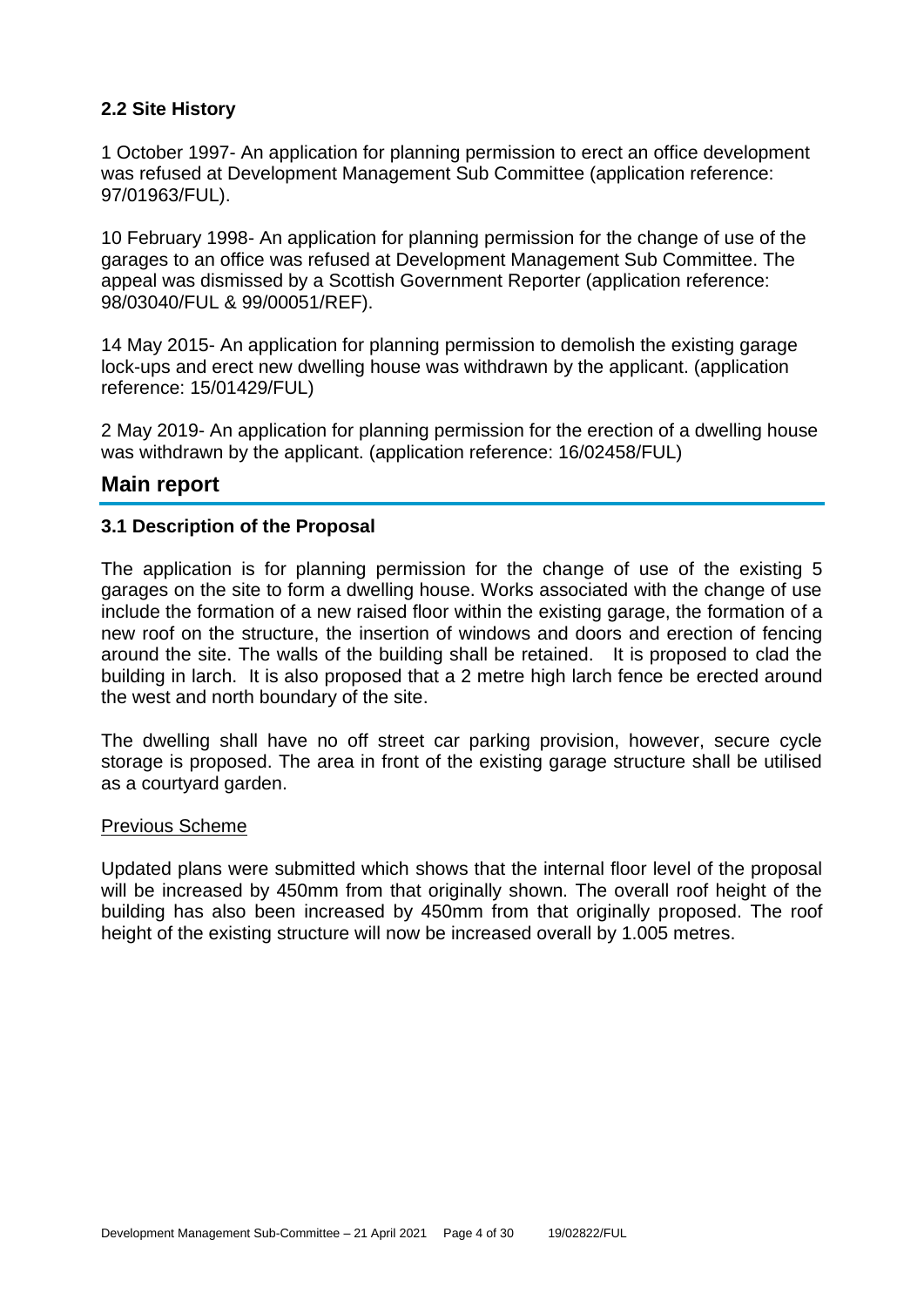# **Supporting Documents**

The following documents have been submitted in support of the application and are available to view on the Planning and Building Standards Online Services:

- − Planning/Design Statement
- − Surface Water Drainage Strategy
- − Flood Risk Assessment (FRA)
- − FRA Self-Certification
- − FRA Appendix Documents
- − Noise and Vibration Impact Assessment

# **3.2 Determining Issues**

Section 25 of the Town and Country Planning (Scotland) Act 1997 states - Where, in making any determination under the planning Acts, regard is to be had to the development plan, the determination shall be made in accordance with the plan unless material considerations indicate otherwise.

Section 64 of the Planning (Listed Buildings and Conservation Areas) (Scotland) Act 1997 states - special attention shall be paid to the desirability of preserving or enhancing the character or appearance of the conservation area.

Do the proposals comply with the development plan?

If the proposals do comply with the development plan, are there any compelling reasons for not approving them?

If the proposals do not comply with the development plan, are there any compelling reasons for approving them?

# **3.3 Assessment**

To address these determining issues, the Committee needs to consider whether:

- (a) the principle of development at this location is acceptable;
- (b) the proposal will preserve or enhance the character of the conservation area;
- (c) the proposal is of an appropriate scale, form and design;
- (d) the proposal will result in a satisfactory residential environment;
- (e) the proposed use would result in any material loss of amenity;
- (f) the proposal will have an impact in terms of flooding risk;
- (g) the proposal will have an impact on protected trees or protected species;
- (h) other material matters have been addressed and
- (i) public comments have been addressed.

# (a) The Principle of Development in this Location

Policy Hou 1 (Housing Development) of the adopted Edinburgh Local Development Plan (LDP) states that priority will be given to the delivery of the housing land supply and relevant infrastructure on suitable sites in the urban area, provided proposals are compatible with other policies in the plan.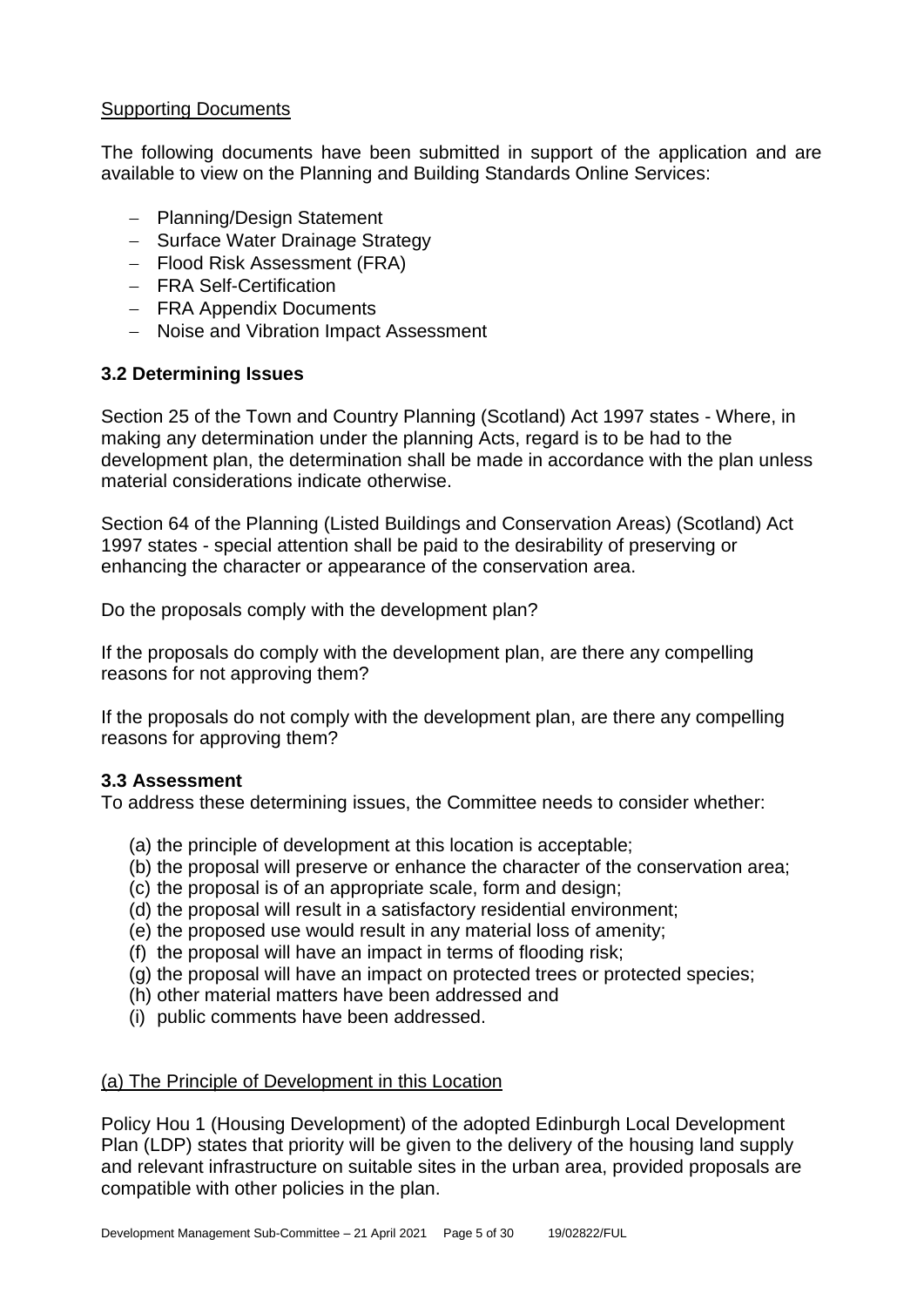The application site is defined as being part of the urban area in the adopted LDP. The principle of housing development at the site is therefore acceptable as long as the proposal is compatible with other policies in the plan.

LDP policy Hou 2 (Housing Mix) states that the Council will seek a mix of house types and sizes where practicable to meet a range of housing needs. The surrounding area consists largely of flats and large dwellings. The proposed dwelling would provide further accommodation within the area for small families and complies with LDP policy Hou 2.

Overall the proposal is also compatible with other policies in the plan and therefore the principle of housing development is acceptable.

The proposal complies with Policy Hou1.

# (b) Conservation Area

Section 64(1) of the Planning (Listed Buildings and Conservation Areas) (Scotland) Act 1997 states: *"In exercise, with respect to any buildings or other land in a conservation area, of any powers under any of the provisions in subsection (2), special attention shall be paid to the desirability of preserving or enhancing the character or appearance of that area."*

Policy Env 6 (Conservation Areas - Development) in the LDP requires development proposals to preserve or enhance the character or appearance of the conservation area and permits development which is consistent with the relevant conservation character appraisal. The application site lies within the Craigmillar Park Conservation area.

The Craigmillar Park Conservation Area Character Appraisal (CPCACA) stresses the following key elements;

- − High quality stone-built Victorian architecture of limited height predominates providing homogeneity through building lines, heights and massing.
- − Properties are characterised by the predominant use of stone construction, slated roofs and timber sliding sash and case windows.
- − Stone boundary walls which define the visual and physical seclusion of the villas.

It also notes that:

There is a modern red brick light industrial/office building with several tenants on Mentone Gardens built in the 1980s. These add variety and life to the predominantly residential area (This is the building next to the application site).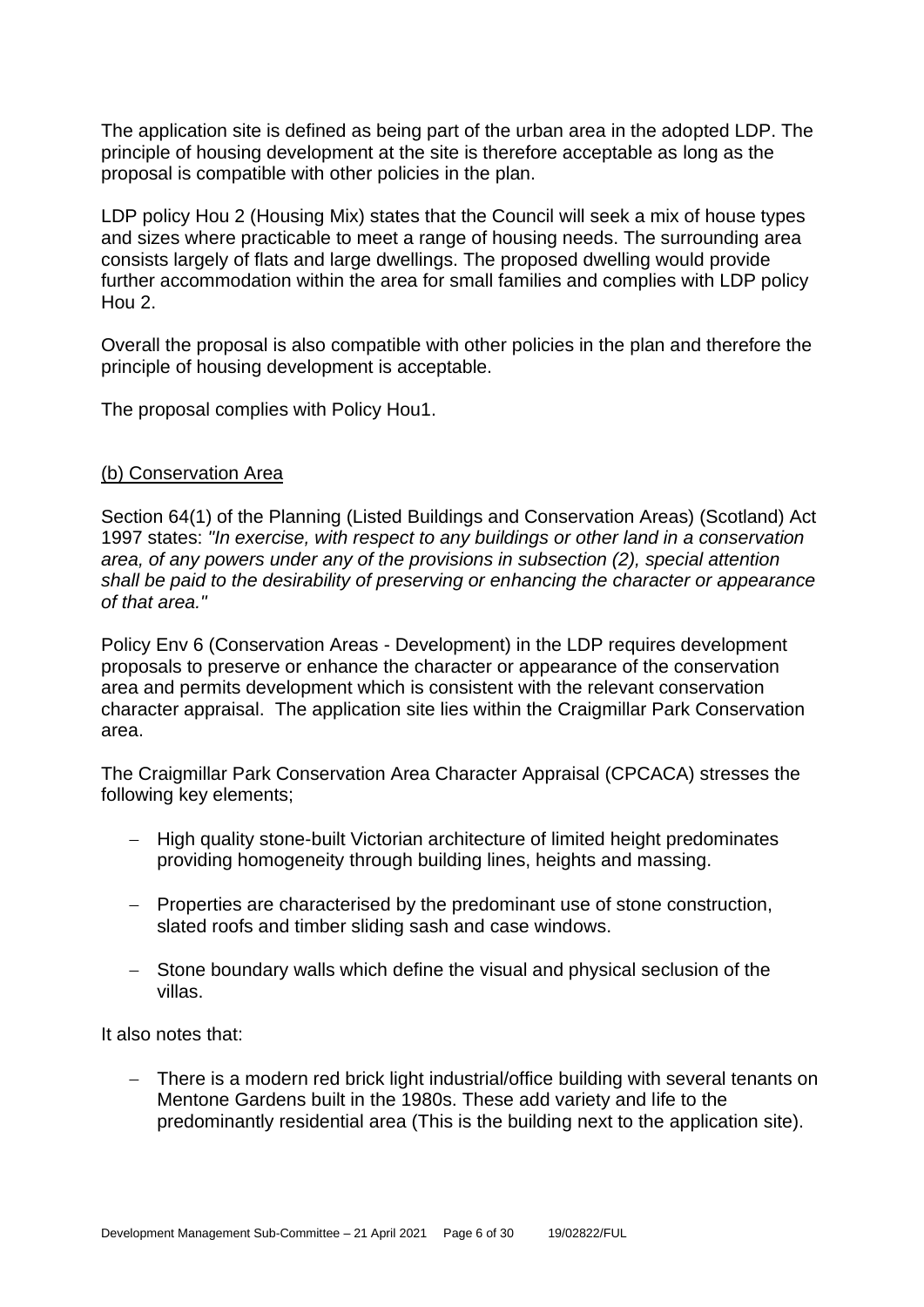In terms of new development the CPCACA states that it is crucial that any new building is of high quality design and materials, and sympathetic to the layout and rhythm of the street pattern.

The current garages are long established. They are a simple flat roof structure with a corrugated concrete roof with metal doors to the front. The site is accessed down a wide concrete ramp/driveway. The garages appear to be constructed on a concrete plinth which is raised up from the ground level of the neighbouring rear gardens belonging to the flatted properties on Mentone Terrace.

The site is relatively well secluded from the road by the existing walls, fencing and hedges which line Mentone Terrace. Directly to the east of the site is a large concrete car parking area for the industrial/office building which is mentioned in the conservation area character appraisal.

It cannot be stated that the existing building is attractive or contributes to the character or appearance of the defined conservation area. The application proposes that the existing concrete roof be removed and will be replaced with a green sedum roof which is more appropriate for the site, which has numerous trees and gardens nearby. The proposed roof will increase the height of the existing structure by only 1.005 metres. This will not make the building significantly more noticeable from public elevations. The garage building currently has a range of white metal doors, of different styles, and concrete dividing pillars to its principle elevation. These will be removed and will be replaced with a simple glass frontage, complimented by larch cladding.

The concrete area in front of the garage structure will be utilised as a screened courtyard garden. A private courtyard garden is a more appropriate use of this space than the existing relatively open unkempt concrete platform.

The site currently has very little screening to the neighbouring gardens. It is proposed that a 2 metre high larch fence be erected around the west and north boundary of the site. The site is relatively secluded from public views and whilst on site visit it was evident that wooden fencing has already been utilised nearby, around the perimeter of the directly neighbouring car park and to divide certain areas of the gardens to the rear of Mentone Terrace. It is also apparent from older photographs of the site that there was previously wooden fencing erected along the western boundary of the site to screen it from the neighbouring gardens. The fencing proposed will be high quality and is appropriate in this instance. The site already has a metal gate at its entrance. It is now proposed that a new metal gate be installed which will have wooden inserts within it. It is recommended that the consent be conditioned so that further details of the proposed fencing and gate to the entrance of the site be submitted for approval prior to works commencing on site.

The proposal will improve the appearance of the existing building and will turn the existing raised concrete platform into a more appropriate and attractive courtyard garden. Any fencing proposed will be high quality and it will be relatively shielded from public views. The proposal will preserve and enhance the defined conservation area.

The proposal complies with LDP policy Env 6 and the conservation area character appraisal.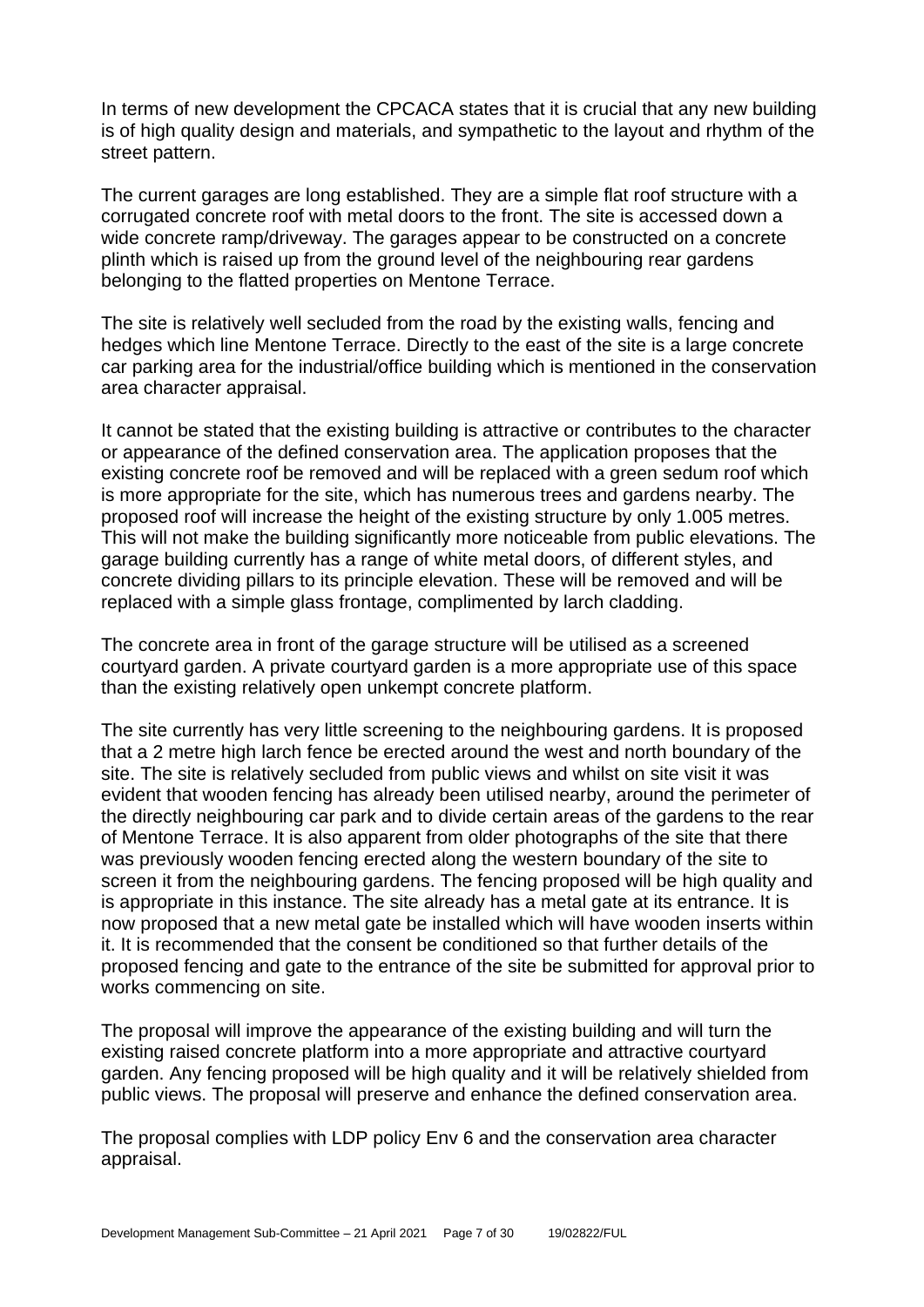# (c) Scale, Form and Design

LDP policy Des 1 (Design Quality and Context) states that planning permission will be granted for development where it is demonstrated that the proposal will create or contribute towards a sense of place.

LDP policy Des 12 (Alterations and Extensions) states that planning permission will be granted for alterations and extensions to existing buildings which in their design and form, choice of materials and positioning are compatible with the character of the existing building and will not be detrimental to neighbourhood character.

LDP Policy Des 4 (Development Design- Impact on Setting) states that planning permission will be granted for development where it is demonstrated that it will have a positive impact upon its surroundings.

It is acknowledged that the existing garages and raised concrete platform do not have a positive impact upon their surroundings. However, it is noted that they are sited next to a quite large concrete car park and a modern brick-built office building.

The works proposed will improve the appearance of the existing building and the overall site, which will contribute towards a sense of place. The proposed alterations are compatible with the character of the existing building and will have a positive impact upon the visual amenity of its surroundings.

The proposal complies with LDP policies Des1, Des 4 and Des 12.

# (d) Residential Environment

LDP Policy Hou 5 (Conversion to Housing) states that planning permission will be granted for the change of use of an existing building in non residential use to housing provided:

- (a) a satisfactory environment can be achieved
- (b) housing would be compatible with nearby uses
- (c) appropriate amenity and car and cycle parking standards are met

(d) the change of use is acceptable having regard to other policies on this plan

including those that seek to safeguard or provide for important or vulnerable uses.

LDP policy Hou 3 (Private Greenspace in Housing Developments) states that planning permission will be granted for development which makes adequate provision for green space to meet the needs of future residents. A minimum of 20% of the total site area should be useable greenspace.

The Edinburgh Design Guidance also seeks to address the criteria of an acceptable level of amenity for future occupiers of the development.

LDP policy Tra 2 (Private Car Parking) states that planning permission will be granted for development where proposed car parking provision complies with and does not exceed the parking levels set out in Council Guidance.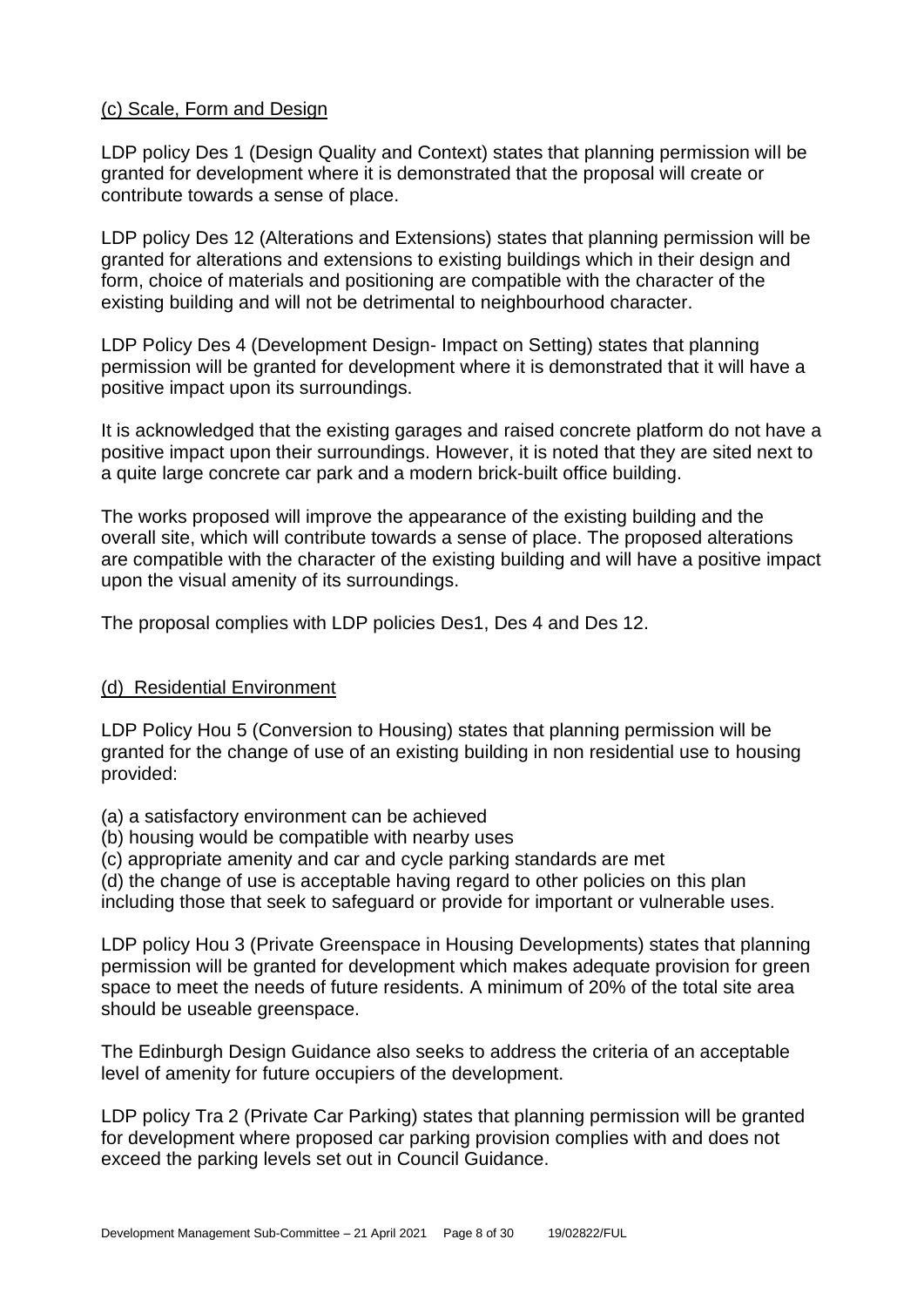LDP policy Tra 3 (Private Cycle Parking) states that planning permission will be granted for development where the proposed cycle parking and storage facilities comply with the standards set out in Council guidance.

The proposal will have very large glazed areas to its principal elevation. It shall also have a selection of high-level windows in its elevation to the rear and a long rooflight. It would provide adequate levels of sunlight/daylight for any future occupiers.

A noise and vibration impact assessment was submitted as part of the assessment of the application. Environmental Protection concluded that it had no objections to the proposal subject to a condition being applied stating that the noise insulation measures proposed (triple glazing) is installed to their satisfaction. They also recommended a condition relating to a ground contamination survey be applied. These conditions have been applied.

The proposal will meet the minimum floor space requirements as established within the Edinburgh Design Guidance.

The proposal will have a courtyard garden with a maximum depth of approximately 6.7 metres and a width of 13.7 metres, although it is acknowledged that the usable area of this garden will be reduced by the existing access ramp.

Overall, the property will still benefit from a relatively secluded and usable garden area. Whilst this courtyard garden area is indicated to be paved it could be converted to a useable grassed area. A condition relating to landscaping is recommended to be attached to the consent. The proposal also includes a sedum roof which adds to the landscaping of the site. The proposal complies with LDP policy Hou 3. It is further noted that there are a number of high quality parks and greenspaces which are within walking distance of the site or are accessible by nearby public transport.

The use of the site as a dwelling house will be more compatible with its surroundings than the current garages.

The Roads Authority was consulted as part of the assessment of the application and it confirmed that it had no objections to the proposal. No off street car parking is proposed. Provision for secure off street cycle storage is shown. It is recommended that the consent be conditioned that further details of the proposed cycle storage be submitted for the written approval of the Council prior to works commencing on site.

The proposal would have to comply with the building regulations in terms of adaptability and sustainability.

The proposal complies with LDP policy Hou 5, Tra 2, Tra 3, Hou 3 and the Edinburgh Design Guidance.

#### (e) Loss of Amenity to Neighbours

LDP Policy Des 12 (Alterations and Extensions) states that planning permission will be granted for alterations and extensions to existing buildings which will not result in an unreasonable loss of privacy or natural light to neighbouring properties.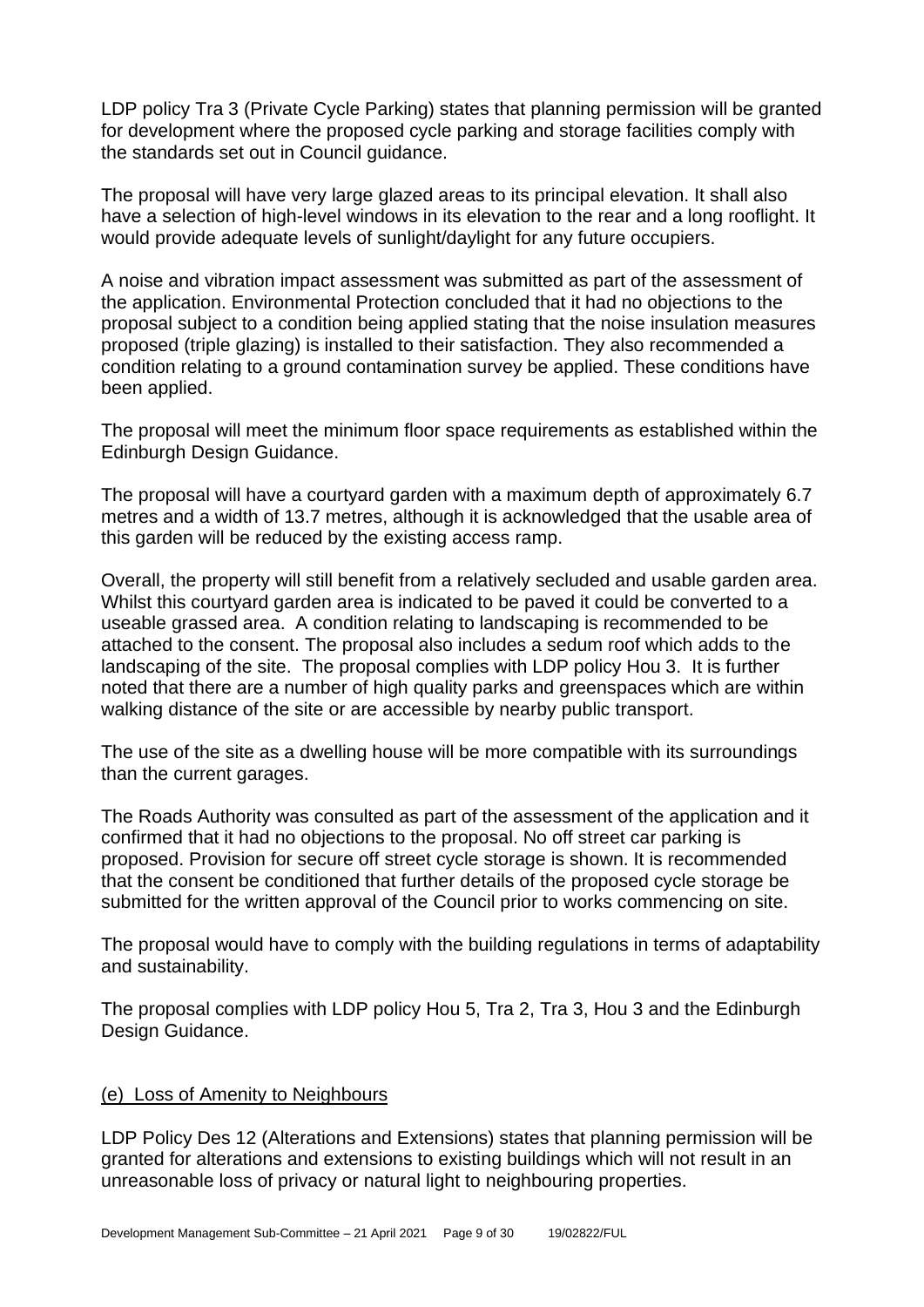The proposed alterations to the existing building will increase its maximum height by 1.005 metres. Given the relatively minimal changes proposed and the position of the garage relative to neighbouring properties it will not result in an unreasonable loss of natural light to neighbouring properties.

The site currently contains 5 private garages, with a raised platform in front and an access ramp. Legally the site could be quite heavily utilised for the storage and/or maintenance of personal vehicles/goods. It is further noted that the site is at a higher level than the nearby gardens and that there is currently very little screening present along the west and north mutual boundaries shared between the site and the gardens that are directly nearby.

The existing level of the platform area in front of the building will not be increased in height when it is converted into a courtyard and there will be a 2 metre high larch fence erected around the west and north facing boundary on top of the existing platform. This will offer the courtyard and surrounding gardens substantially more privacy than that which currently exists when the raised platform is utilised.

It is noted that the floor level of the proposed dwelling will be raised by 0.45 metres over the current floor level of the garage. The depth of the proposed garden will be approximately 6.7 metres. However, at the rear of the site there is an access path for the neighbouring properties. This means that the overall distance between the windows in the front elevation of the proposal and the gardens to which it will directly face shall be around 8.5 metres. The proposed windows shall be screened by 2 metre high fencing and by the existing access ramp. The access path is lined with a metal barrier and many of the gardens to the rear of Mentone Terrace are screened by trees and shrubbery.

The west elevation drawing submitted also shows that the neighbouring garden, to which the windows of the property will directly face, is located at quite a lower level. Given the level changes present, the screening proposed, and the fact that the windows of the proposal will be approximately 8.5 metres away from the boundary of this garden, future occupants of the proposed dwelling will not have a direct view over the majority of this garden, even when standing within the property.

Whilst future occupants of the building would have a view of the rear of the flats at Mentone Terrace/Glenorchy Terrace, when standing, there will be approximately 20 metres between the windows of the proposed building and the rear windows of the flats on Mentone Terrace/Glenorchy Terrace.

It is also noted that there are many rear windows belonging to the flats on Mentone Terrace which already overlook the rear garden areas. The level of privacy to these gardens cannot be expected to be the same as to those of detached or even terraced properties.

Overall the proposal will reduce the current opportunities for overlooking from the platform area directly in front of the building and there will be no material loss of privacy to current residents from future occupants of the building.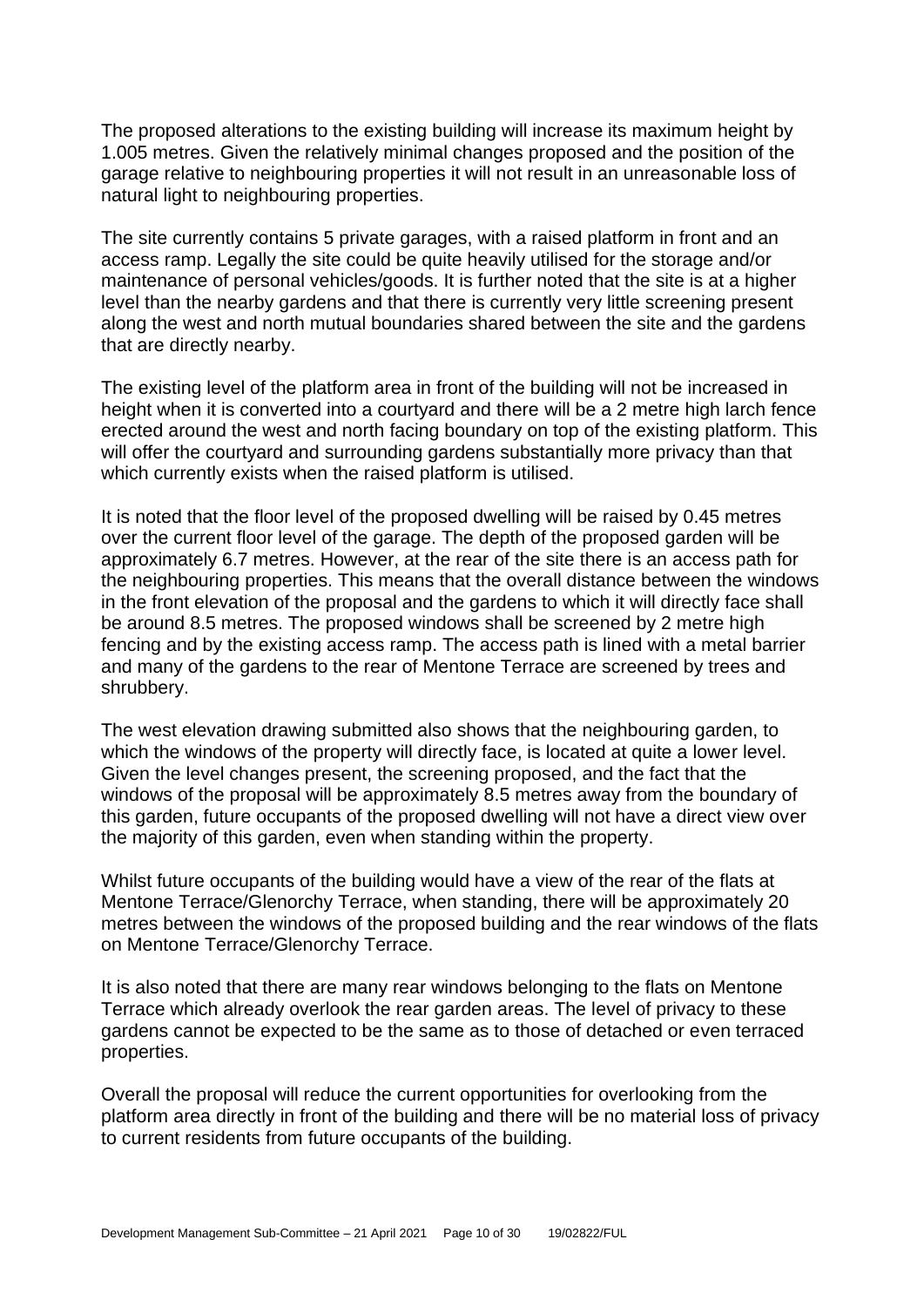The proposed property will be detached. It is unlikely that the normal residential use of the property would generate a significant noise impact upon existing residents. Construction noise is not controlled by the planning authority.

The proposal complies with LDP policy Des 12 and the Edinburgh Design Guidance.

# f) Flooding

LDP policy Env 21 (Flooding) states that planning permission will not be granted for development that would increase a flood risk or be at risk of flooding itself.

It is identified that the Pow Burn and Pow Burn Culvert may run under the site. A Flood Risk Assessment (FRA) was submitted with the application. Flood Planning was consulted as part of the assessment of the application as was the Scottish Environmental Protection Agency (SEPA).

The submitted FRA and supplementary information concludes that the development will not increase the risk of a flood to other properties or be at risk of flooding itself.

SEPA has objected to the application. The Council's Flood Planning section has, however, confirmed that it has no objections to the proposal after assessing the submitted FRA and further associated documents.

SEPA state in their consultation response that *"The Terrenus FRA refers to a Powburn Flood Alleviation Scheme close to the site. The Council has advised us that this does not relate to the Pow/Jordan Burn but may refer to the combined sewer network in Ventnor Terrace. We would advise that the flood risk management team in the Council is best placed to comment on surface water flooding issues at, and close to, the site. We also note that proposals to discharge surface water to a local soakaway is also for the Council to consider. We assume that the soakaway was originally designed for the garages and will need to be resized to cope with the expected increase in surface water and also take into consideration future climate change impacts*.

SEPA's response states that the flood risk management team within the Council is best placed to comment on surface water flooding issues at, and close to, the site. Flood Planning has no objections to the proposal in terms of surface water management.

The SEPA consultation response also states *"The Ramage Young report suggests that the site may be adjacent to a culvert which conveys the Pow/Jordan Burn. The capacity of this culvert and its condition is unknown. It is also unknown where the water would flow should the flow in the watercourse exceed the flow in the culvert. However we note that the proposed finished floor level of 53.3 metres Above Ordnance Datum will be a metre or so above the level of the adjacent tracks which would probably receive any excess water"*

SEPA's response above indicates that the site, may, be adjacent to a culvert which conveys the Pow/Jordan Burn. And whilst they state that it is also unknown where the water would flow should the flow in the watercourse exceed the flow in the culvert, they do note that the proposed floor level of the dwelling is above the level of the adjacent tracks which would probably receive any excess water.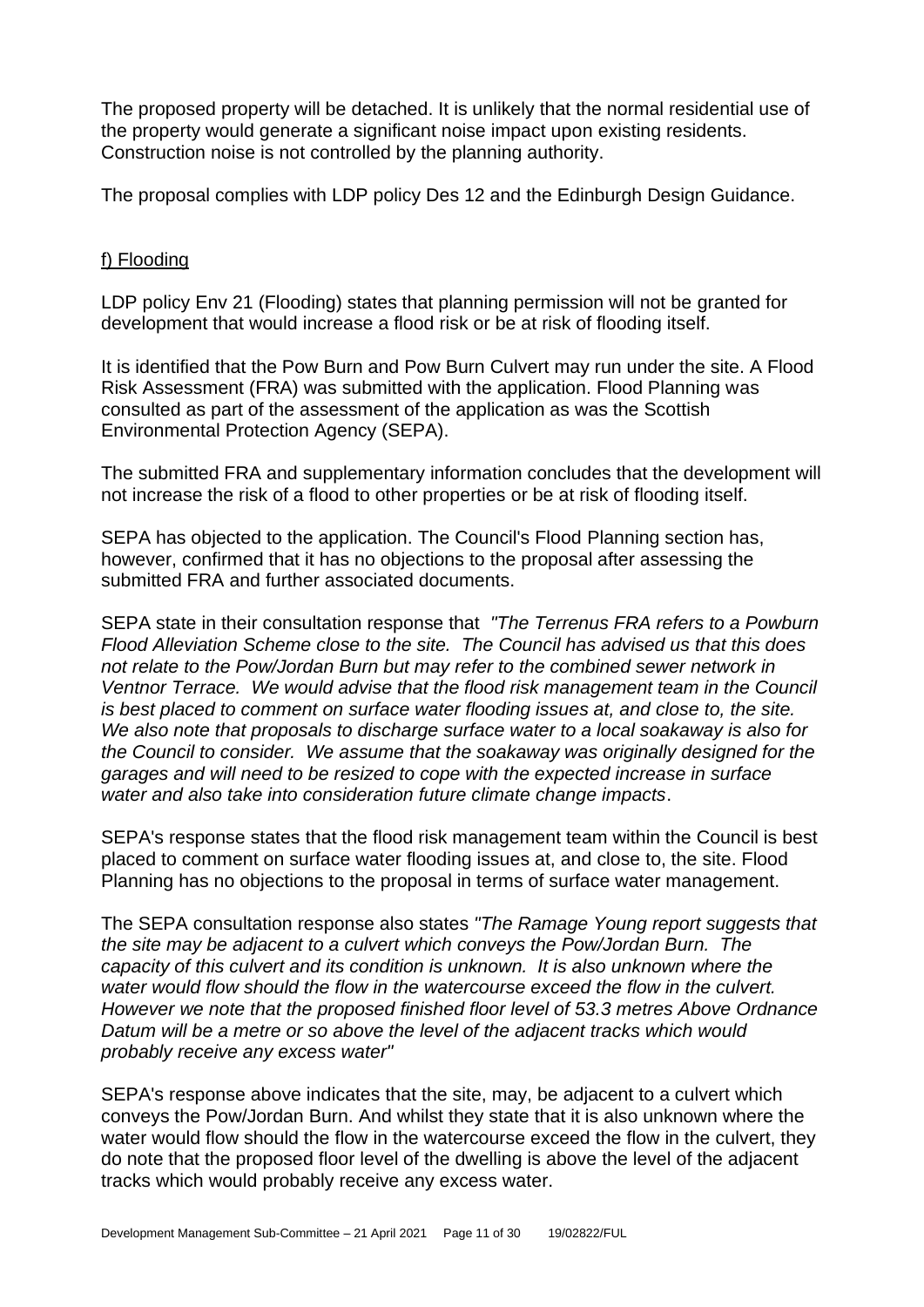Again, Flood Planning has no objections.

SEPA also states that *"The Ramage Young report advises that it is proposed to construct the proposed house on top of a brick sewer. The condition of the sewer is unknown and its life expectancy is unknown. Should the sewer require maintenance or replacement then access would be essential which would be extremely difficult, if not impossible, with a house constructed over it. The house itself will increase the loading on the sewer and may cause damage to the sewer. Any impediment to undertake maintenance or replacement could place nearby properties at an increased risk of*  flooding. We note that the Flood Risk Assessment (FRA) refers to previous flooding of *property in the area*

SEPA in their consultation responses states *"In order to review our objection to the application we would need to be satisfied that the culvert under the proposed house footprint does not convey a watercourse, part or all of the flows of the Pow/Jordan Burn"*

SEPA's objection overall appears to relate largely to concerns that the proposed build may impact upon a culvert that may, or may not, run under the site.

Flood Planning has stated in their response that *"It is in the applicant's interest to confirm the condition and capacity of the culvert. The culvert is under riparian ownership and any future maintenance or replacement will be the responsibility of the landowner".*

Scottish Water was consulted as part of the assessment of the application and also stated that it had no objections to the proposal.

Scottish Water did however note that the development proposed impacts on existing Scottish Water assets and that the applicant must identify any potential conflicts with Scottish Water assets and contact their Asset Impact Team to apply for a diversion. They stated that the applicant should be aware that any conflicts with assets identified may be subject to restrictions on the proximity of construction.

It must be acknowledged that there is already a building on this site which the applicant intends to convert. The garage is already constructed on a raised platform. When on site visit, it was apparent that there are numerous covers which are present within the open raised platform area. The applicant is only proposing to utilise and convert this area to a courtyard garden. No new building will be constructed over this area.

The agent involved has confirmed that the proposed works will put no additional loads onto the potentially underlying structure. However, this will be fully assessed through the required building warrant for the works. Any potential engineering required to ensure the structural stability of the proposed building and that of the culvert that may, or may not, lie beneath the site will be considered in depth through the process of the warrant. The applicant will also have to liaise with Scottish Water to ensure that there are no potential conflicts with their assets and if there are, that they can be satisfactorily protected.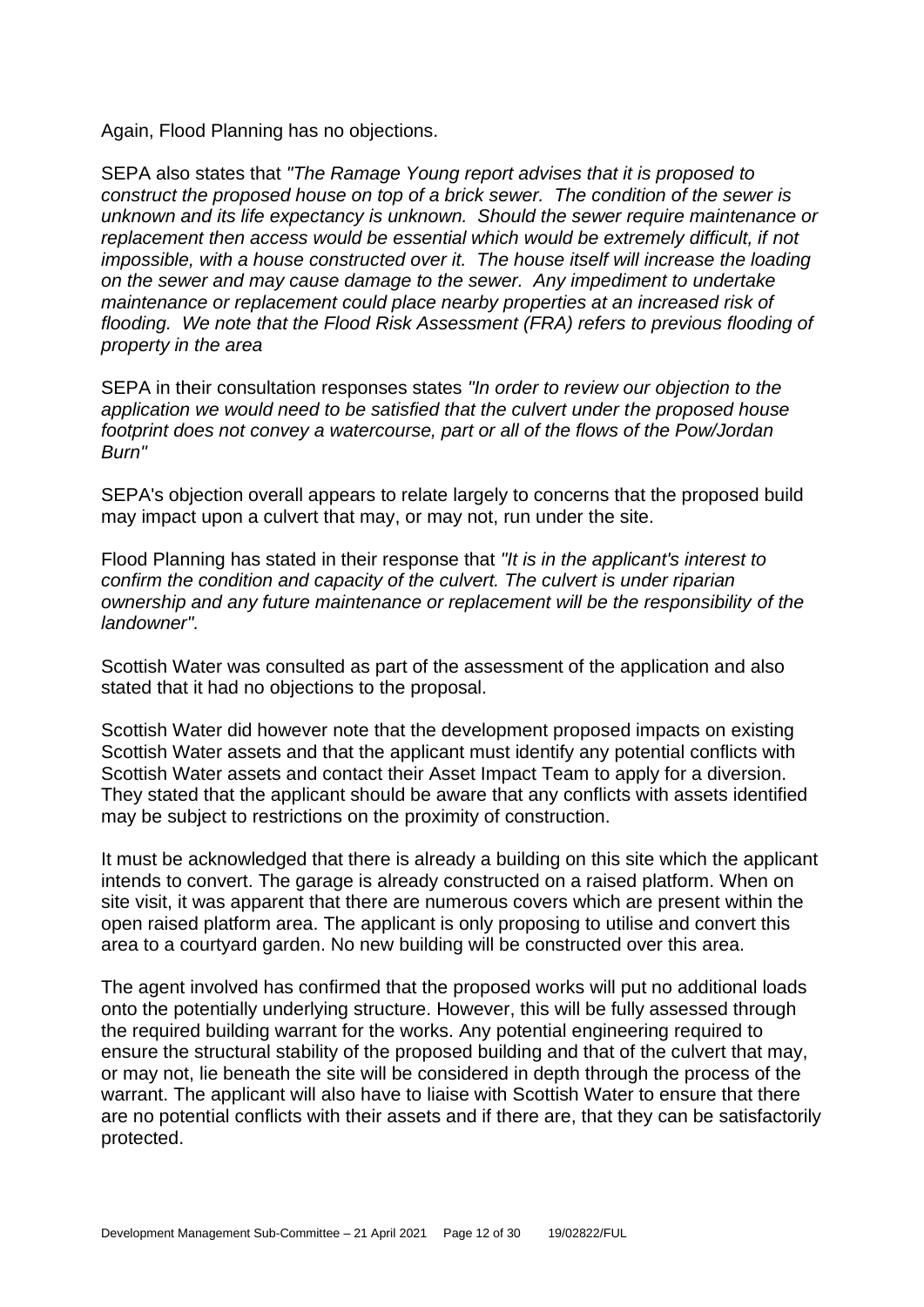The applicant has indicated that they are willing to carry out the required investigation into the position and condition of the culvert. However, they have stated that the investigation would currently create an expense that cannot be justified until the principle of development is granted.

Concerns relating to the location and condition of the culvert and the proposals potential impact upon it can be adequately controlled by a planning condition, the required future Building Warrant as well as future discussions with the Scottish Water Asset Impact Team. Should the findings be insurmountable, the planning permission will be unable to be implemented.

In the event that the Development Management Sub Committee proposes to grant planning permission, the Town and Country Planning (Notification of Applications) (Scotland) Direction 2009 states that the application shall be notified to the Scottish Ministers due to the outstanding objection from SEPA.

The proposed development will not increase a flood risk or be at risk of flooding itself. The proposal complies with LDP policy Env 21.

#### g) Trees

LDP policy Env 12 (Trees) states that development will not be permitted if likely to have a damaging impact upon a tree protected by a tree preservation order or on any other tree worthy of retention.

There are no trees within the site, however there are a number of trees directly next to the site, some of which slightly overhang quite near to the roof of the building.

The application was assessed by Natural Environment. The Council's arboriculturalist stated that it was unlikely that the works proposed would have any impact upon tree roots but that the consent should be conditioned so that if any significant roots are found during construction, then works should be stopped immediately and an arboriculturalist called to provide a written report for the Councils approval. It is recommended that this condition be applied.

The Council's arboriculturalist did state that there may be some light pruning required to nearby trees to facilitate the additional height of the proposal. The agent involved with the application has stated that the development will not result in any works to nearby trees being required.

Since the site lies within a conservation area, the consent of the Council will be required if any works to trees, including pruning, does need to be carried out. An informative has been applied to remind the applicant of this responsibility.

There is no potential impact upon protected species.

The proposal complies with LDP policy Env 12.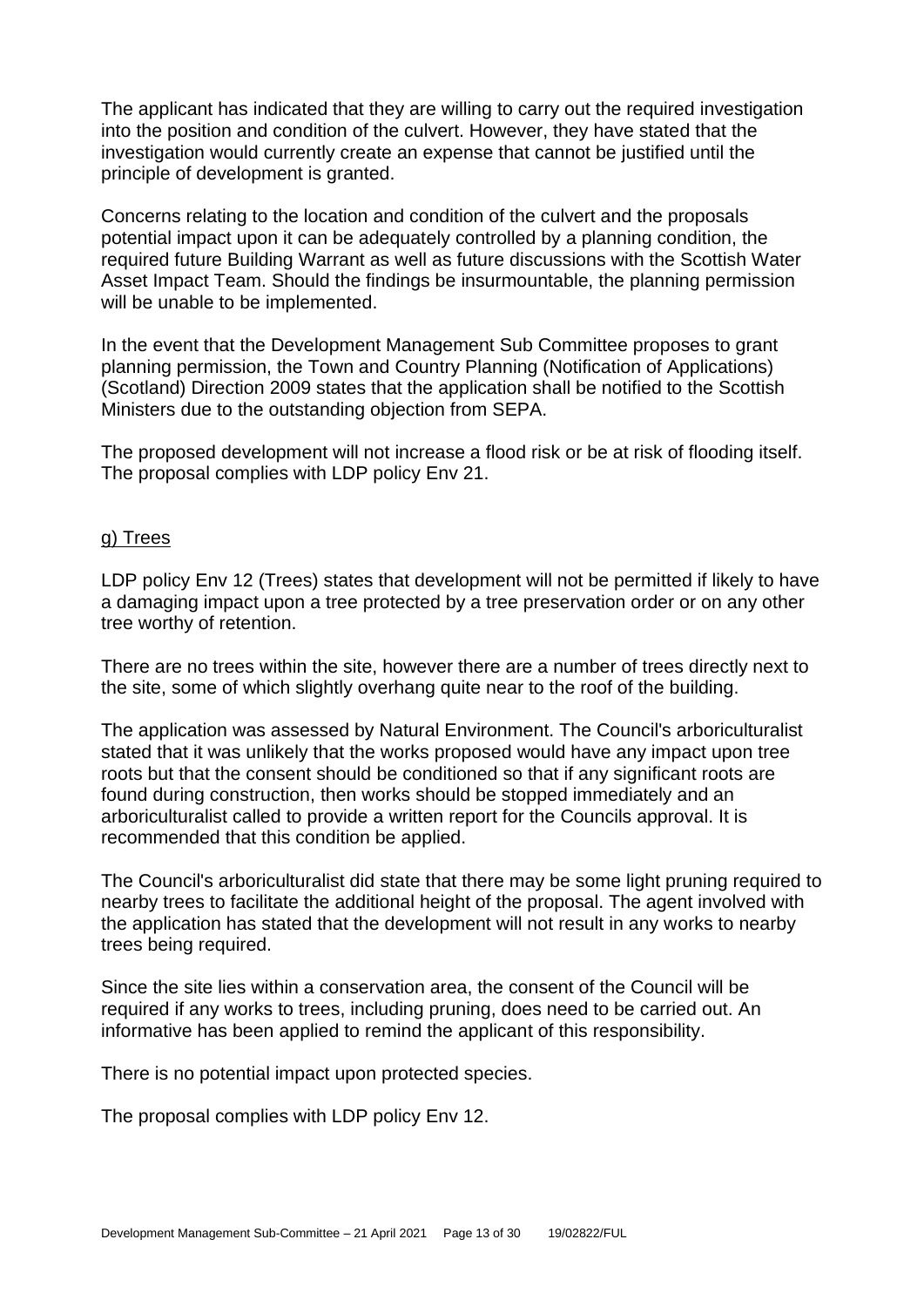# h) Other material considerations

# *Network Rail*

Network Rail was consulted as part of the assessment of the application. They confirmed that they had no objections to the proposal. They did, however, suggest a number of informatives stating that the applicant must ensure that the construction and subsequent maintenance of proposed buildings can be carried out without adversely affecting the safety of, or encroaching upon, Network Rail's adjacent land. The recommended informatives have been applied.

One of the comments provided states that no Sustainable Drainage Systems should be constructed within 10 metres of railway infrastructure. The applicant has confirmed that currently the runoff from the existing building enters a soakaway within the site and thus to the local ground water in line with good treatment practise. The current development proposal comprises a renovation of the existing structure and they intend that the existing soakaway facility be used.

#### *Disability access*

It is noted that there is quite a steep ramp that provides access to the site. It is acknowledged that this ramp may not meet modern building standards regulations and may be required to be modified. This would be addressed as part of the required building warrant application for the site.

#### *Waste Services*

Waste Services was consulted and confirmed that they had no objections to the proposal.

#### (i) Public comments

#### **Material Representations - objection**

- − Concerns relating to design and appearance of building and proposed fencing. This is addressed in section 3.3b&c;
- − Concerns over flooding/surface water as a result of the development. This is addressed in section 3.3f;
- − Concerns regarding building over the culvert. This is addressed in section 3.3f;
- − Overlooking and loss of privacy. This is addressed in section 3.3e;
- − Potential disturbance and noise. This is addressed in section 3.3e;
- − Inappropriate residential environment would be created. This is addressed in section 3.3d;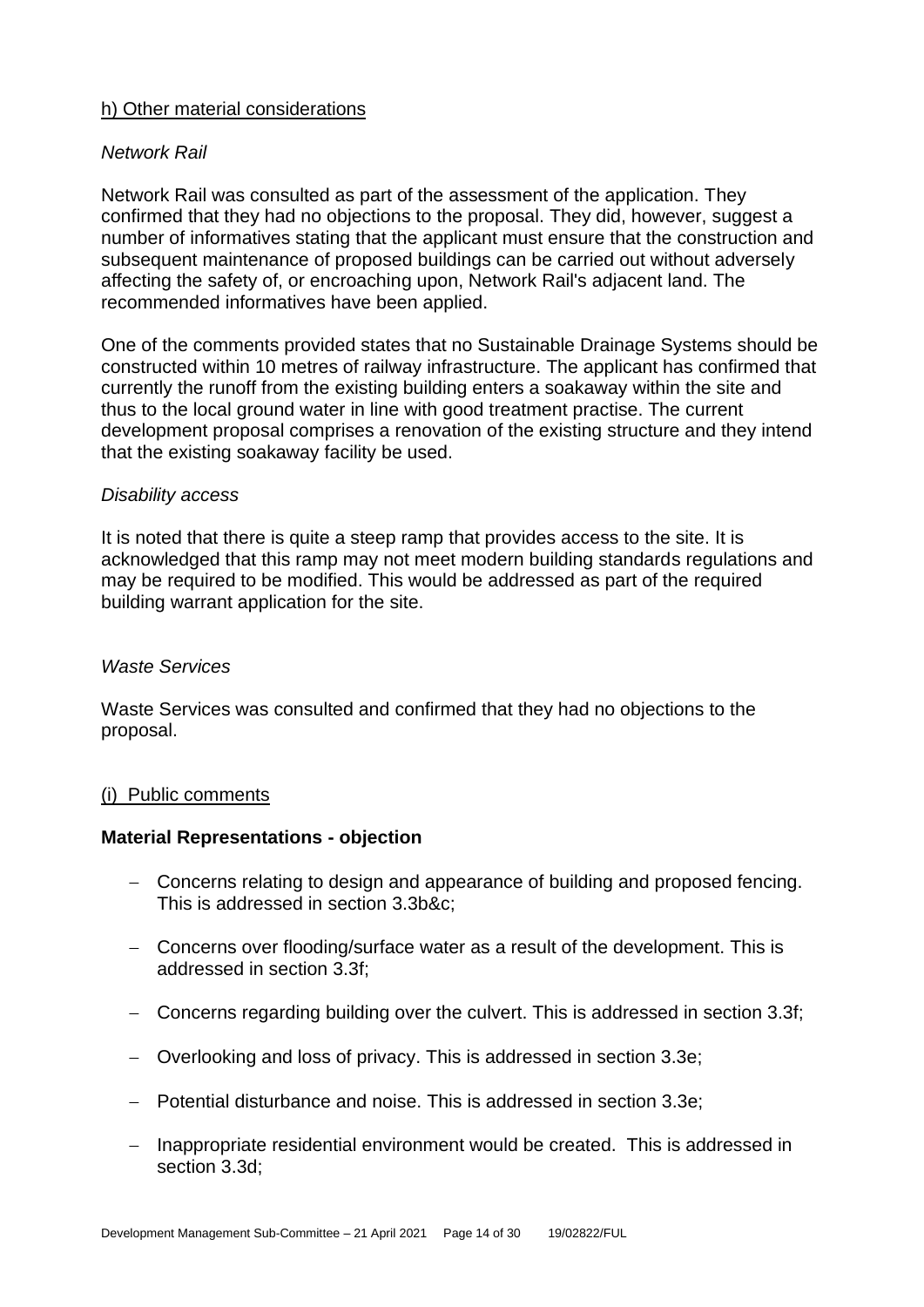- − Network Rail were not consulted- This is addressed in section 3.3h;
- − Disability access. This is addressed in section 3.3h;
- − Lack of greenspace. This is addressed in section 3.3d.
- − Concerns relating to the impact on the railway. This is addressed in section 3.3h;
- Impact upon trees and wildlife. This is addressed in section 3.3g;
- − Loss of outlook. The immediate outlook from properties will not be impacted;
- − Health concerns for future residents. Environmental Protection offered no objections to the proposal. A condition has been applied to the consent with regards to the requirement for a ground investigation of the site to be carried out:
- − There are inaccuracies within the plans. It is acknowledged that there are some slight inaccuracies within the plans, with the west wall of the garage being shown to be inline with the boundary when instead it appears to be positioned slightly in from the boundary. However, the difference is minimal, approximately 200mm, and it is not proposed for the position of the wall to change. The plans are not clear whether there is a wall or fence located around the boundary of the nearby car park, however, this is not material to the overall assessment of the application. Overall the plans submitted clearly indicate the works which are proposed and what elements of the existing garage are to remain and what will be replaced.
- − Description of the proposal is incorrect and that this is not just a change of use. The application description accurately describes that the site will have its use changed from a garage to that of a residential property. The accompanying plans clearly indicate the scale and nature of the works which are proposed to be carried out.

#### **Non Material Representations**

- − The existing garages are never used and should not have been granted consent. This is not a material planning consideration;
- − Lack of architectural details and how the proposal will be built, existing walls will not take the additional weight. This is not a material planning consideration. Further details of the proposed build will be required for the building warrant for the proposal;
- − Larch cladding can be combustible. This will be looked at in detail during the building warrant;
- − The existing roof contains asbestos. This will be looked at in detail during the building warrant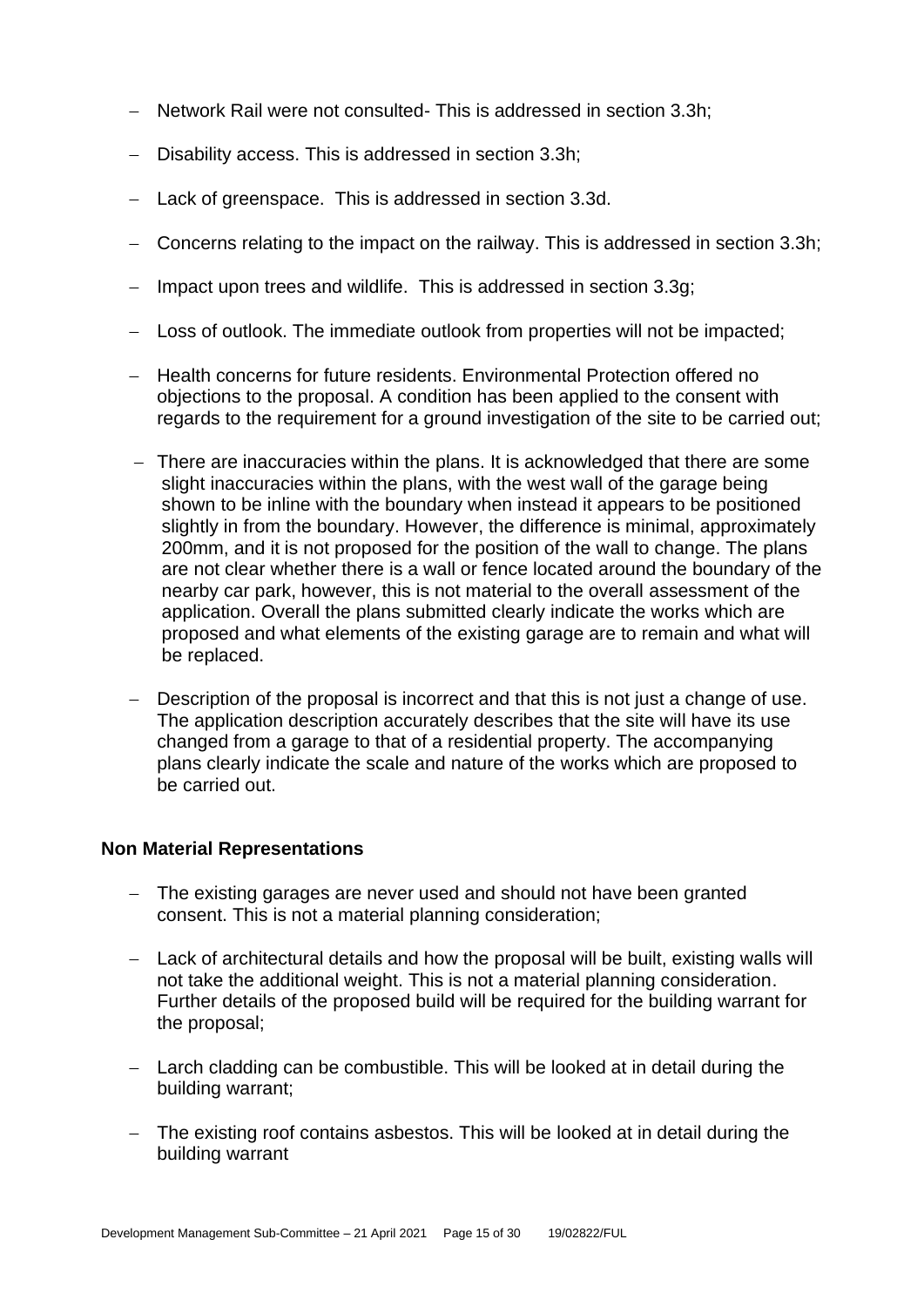- − Legal liability if works were to stop mid-way. This is not a material planning consideration;
- − It would set a precedent. Every application is determined on its own merits.

# **Conclusion**

The proposal complies with the relevant policies in the adopted local development plan and non-statutory guidance. The proposed site is a suitable location for the formation of a dwelling house. The proposal will preserve and enhance the character of the conservation area. It will provide a good residential environment for future occupants and will not materially damage the existing amenity of local residents. It will not cause additional flood risk to neighbouring properties or be at risk from flooding itself. There are no material considerations upon which to refuse granting planning permission.

The Scottish Environmental Protection Agency (SEPA) have objected to the application. In the event that the Development Management Sub Committee proposes to grant planning permission, the Town and Country Planning (Notification of Applications) (Scotland) Direction 2009 states that the application shall be notified to the Scottish Ministers due to the outstanding objection from SEPA.

It is recommended that this application be Granted subject to the details below.

# **3.4 Conditions/reasons/informatives**

# **Conditions: -**

- 1. No trees which overhang the application site shall be lopped, topped, pruned or felled without the approval of the Planning Authority.
- 2. During excavation and construction if any tree roots over 25mm diameter or large bundles of fine roots are discovered within the site then a suitably qualified arboriculturalist shall be contacted and the roots inspected to clarify whether the works shall harm these trees. A written report of any findings following this inspection shall be submitted to the Planning Authority for further approval prior to any further works commencing
- 3. Prior to the commencement of development a Tree Protection Plan in accordance with BS5837:2012 Trees in relation to design, demolition and construction to demonstrate how trees adjacent to the site will be protected, including the location of tree protection fences, must be submitted to and approved by the Planning Authority.
- 4. A detailed specification, including trade names where appropriate, of all the proposed external materials shall be submitted to and approved in writing by the Planning Authority before work is commenced on site; Note: samples of the materials may be required.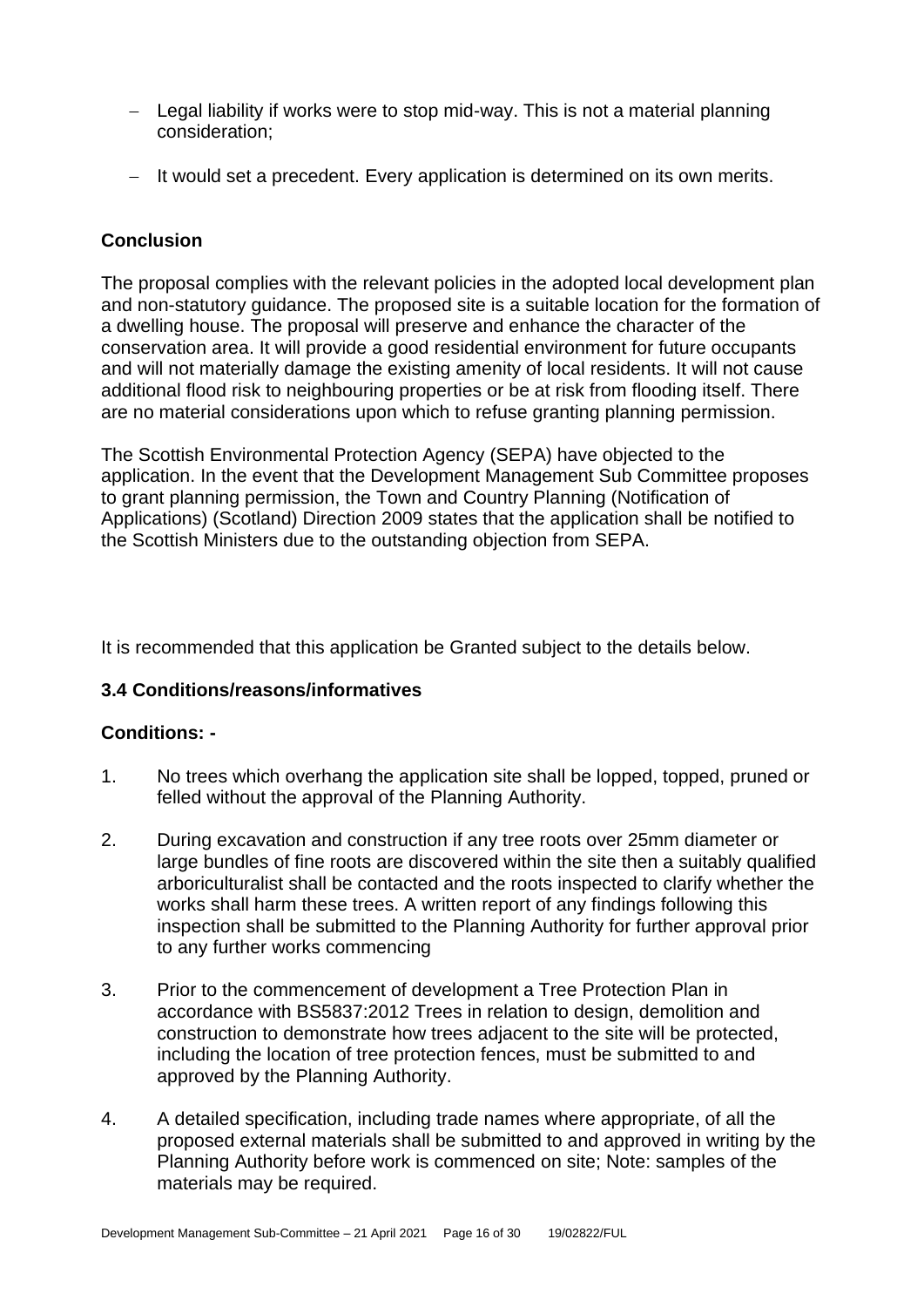- 5. A fully detailed landscape plan, including details of all hard and soft surface and boundary treatments and all planting, shall be submitted to and approved in writing by the Planning Authority before work is commenced on site. The landscape plan shall demonstrate that a minimum of 20% of the site area is useable greenspace.
- 6. i) Prior to the commencement of construction works on site:

a) A site survey (including intrusive investigation where necessary) must be carried out to establish, either that the level of risk posed to human health and the wider environment by contaminants in, on or under the land is acceptable, or that remedial and/or protective measures could be undertaken to bring the risks to an acceptable level in relation to the development; and

b) Where necessary, a detailed schedule of any required remedial and/or protective measures, including their programming, must be submitted to and approved in writing by the Planning Authority.

ii) Any required remedial and/or protective measures shall be implemented in accordance with the approved schedule and documentary evidence to certify those works shall be provided for the approval of the Planning Authority.

7. The following noise protection measures to the proposed residential property, as defined in the E2 'Environmental Noise and Vibration Impact Assessment' report (Ref P8097), dated December 2019 updated January 2020:

Glazing units with a minimum insulation value of 8,8mm - 14 mm - 6 mm - 14 mm - 12,8mm triple glazing shall be installed for the external doors and windows of the areas highlighted on drawing number 07a.

These glazing units shall be installer prior to the development being occupied.

- 8. Further details of the proposed secure cycle storage within the site shall be submitted for the written approval of the Council, prior to the unit becoming occupied.
- 9. A site survey, including the use of CCTV, shall be undertaken to establish the location, condition and depth of the Powburn culvert prior to any construction work beginning. A report on the findings and proposed mitigation measures, including future access provision to the culvert, shall thereafter be submitted to the Planning Authority for further approval and any agreed measures shall thereafter be implemented prior to works beginning on site.
- 10. The approved landscaping scheme shall be fully implemented within six months of the completion of the development.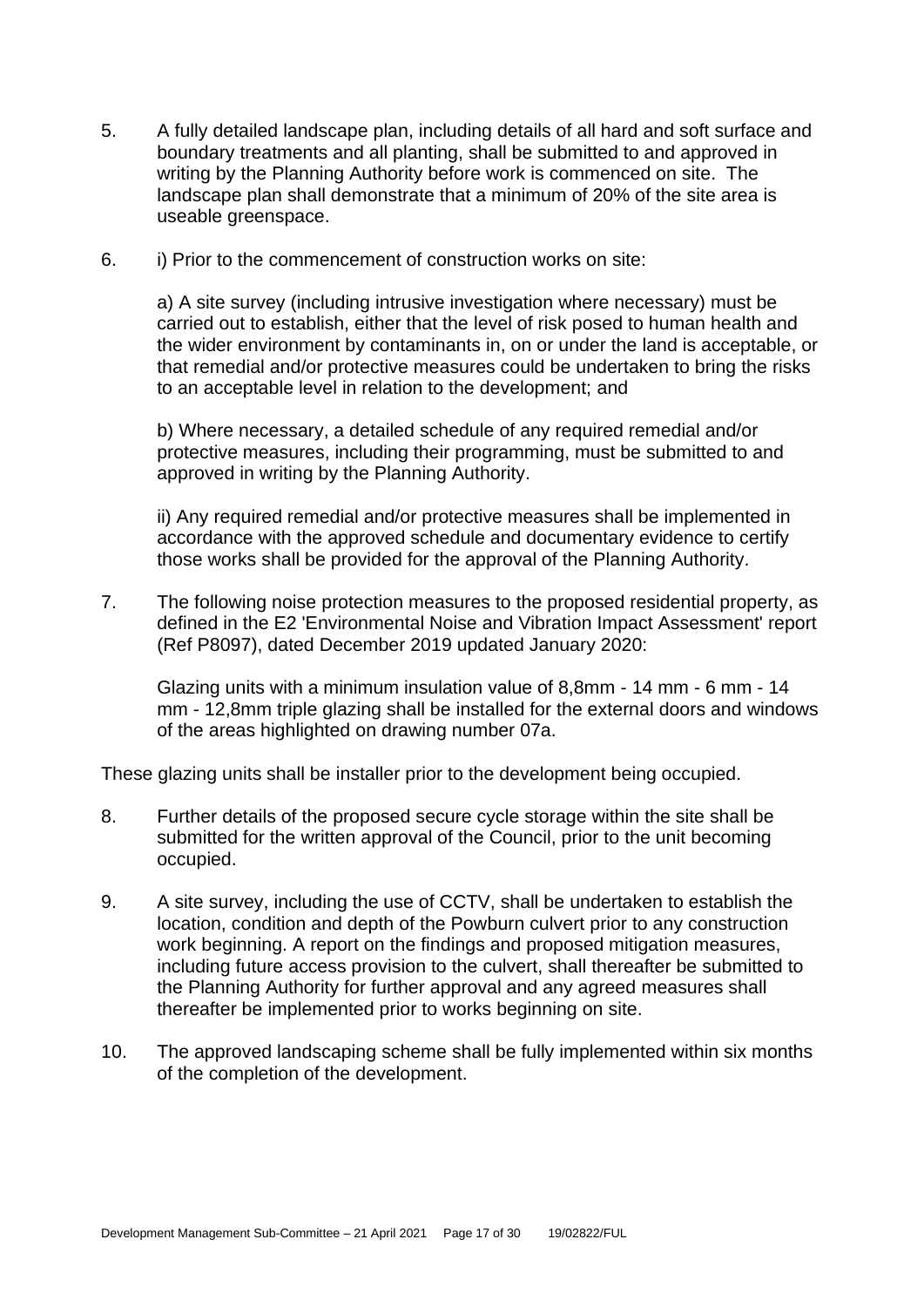# **Reasons**:-

- 1. In order to protect the trees near to the site.
- 2. To protect the trees near to the site.
- 3. To protect the trees near to the site.
- 4. In the interests of visual amenity.
- 5. In the interests of amenity.
- 6. In the interests of the health and safety of future occupiers.
- 7. In the interests of the amenity of future occupiers.
- 8. In the interests of sustainability.
- 9. In the interests of flood protection.
- 10. In order to ensure that the approved landscaping works are properly established on site.

# **Informatives**

It should be noted that:

- 1. The development hereby permitted shall be commenced no later than the expiration of three years from the date of this consent.
- 2. No development shall take place on the site until a 'Notice of Initiation of Development' has been submitted to the Council stating the intended date on which the development is to commence. Failure to do so constitutes a breach of planning control, under Section 123(1) of the Town and Country Planning (Scotland) Act 1997.
- 3. As soon as practicable upon the completion of the development of the site, as authorised in the associated grant of permission, a 'Notice of Completion of Development' must be given, in writing to the Council.
- 4. The applicant should be advised that as the development is located in the extended Controlled Parking Zone, they will be eligible for one residential parking permit per property in accordance with the Transport and Environment Committee decision of 4 June 2013. See

http://www.edinburgh.gov.uk/download/meetings/id/39382/item\_7\_7 (Category D - New Build).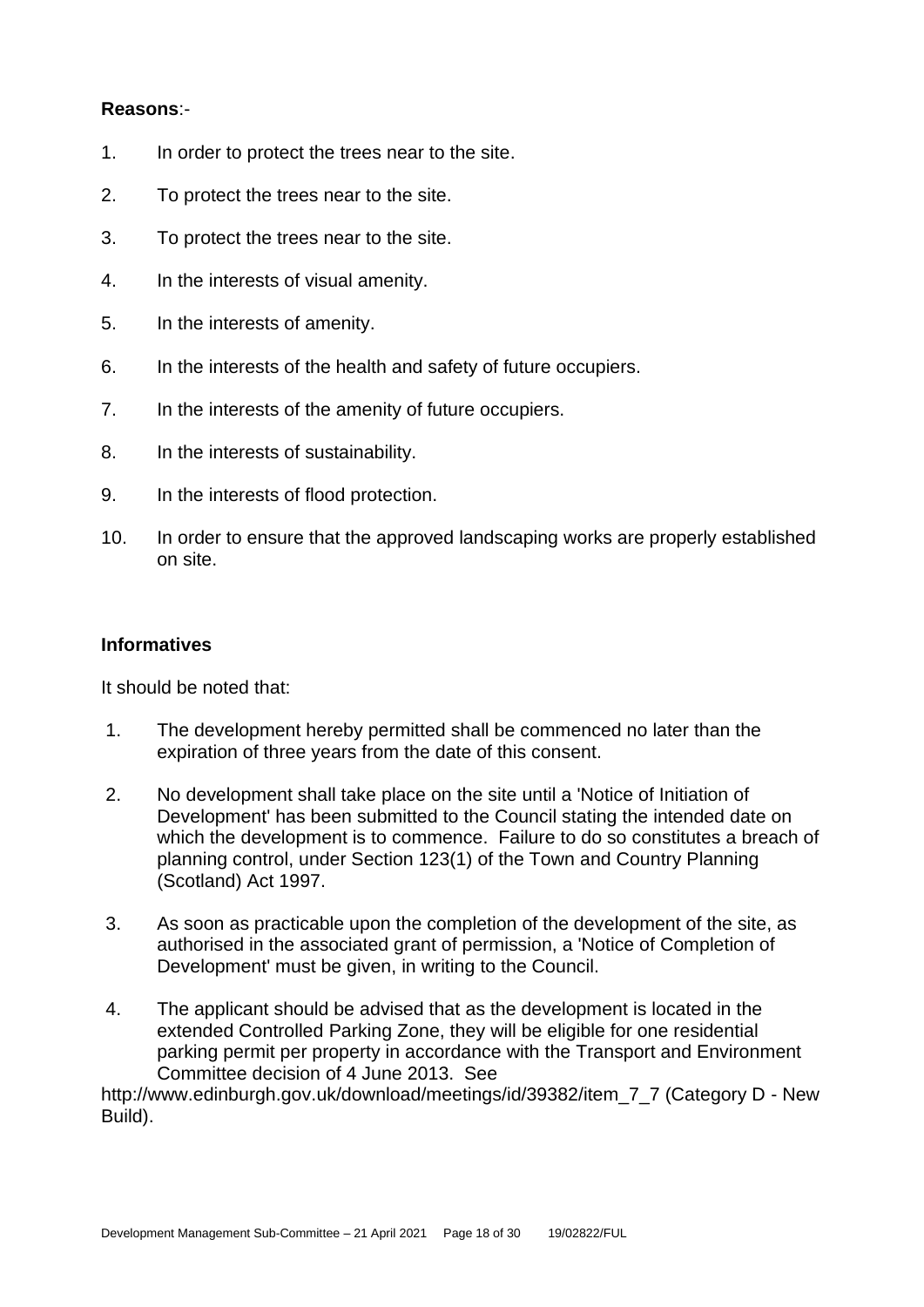5. Uncontrolled drainage towards the railway may have a direct impact on the reliability and frequency of the rail transport in your area. All surface or foul water arising from the development must be collected and diverted away from Network Rail Property. (Any Sustainable Urban Drainage Scheme should not be sited within 10 metres of railway infrastructure and should be designed with long term maintenance plans which meet the needs of the development).

Construction works must be undertaken in a safe manner which does not disturb the operation of the neighbouring railway. Applicants must be aware of any embankments and supporting structures which are in close proximity to their development.

Details of all changes in ground levels, laying of foundations, and operation of mechanical plant in proximity to the rail line must be submitted to Network Rail's Asset Protection Engineer for approval prior to works commencing on site. Where any works cannot be carried out in a "fail-safe" manner, it will be necessary to restrict those works to periods when the railway is closed to rail traffic i.e. by a "possession" which must be booked via Network Rail's Asset Protection Engineer and are subject to a minimum prior notice period for booking of 20 weeks.

The developer must contact our Asset Protection Engineers regarding the above matters, see contact details below:

Network Rail Asset Protection Engineer 151 St. Vincent Street, GLASGOW, G2 5NW Tel: 0141 555 4352 E-mail: AssetProtectionScotland@networkrail.co.uk

6. According to our records, the development proposals impact on existing Scottish Water assets.

The applicant must identify any potential conflicts with Scottish Water assets and contact our Asset Impact Team via our Customer Portal to apply for a diversion.

7. The detailed arrangements for waste collection need to be agreed with myself at later stage. The architects or developers should liaise directly with me, via email at Sean.Hanlon@edinburgh.gov.uk

# **Financial impact**

# **4.1 The financial impact has been assessed as follows:**

There are no financial implications to the Council.

# **Risk, Policy, compliance and governance impact**

**5.1** Provided planning applications are determined in accordance with statutory legislation, the level of risk is low.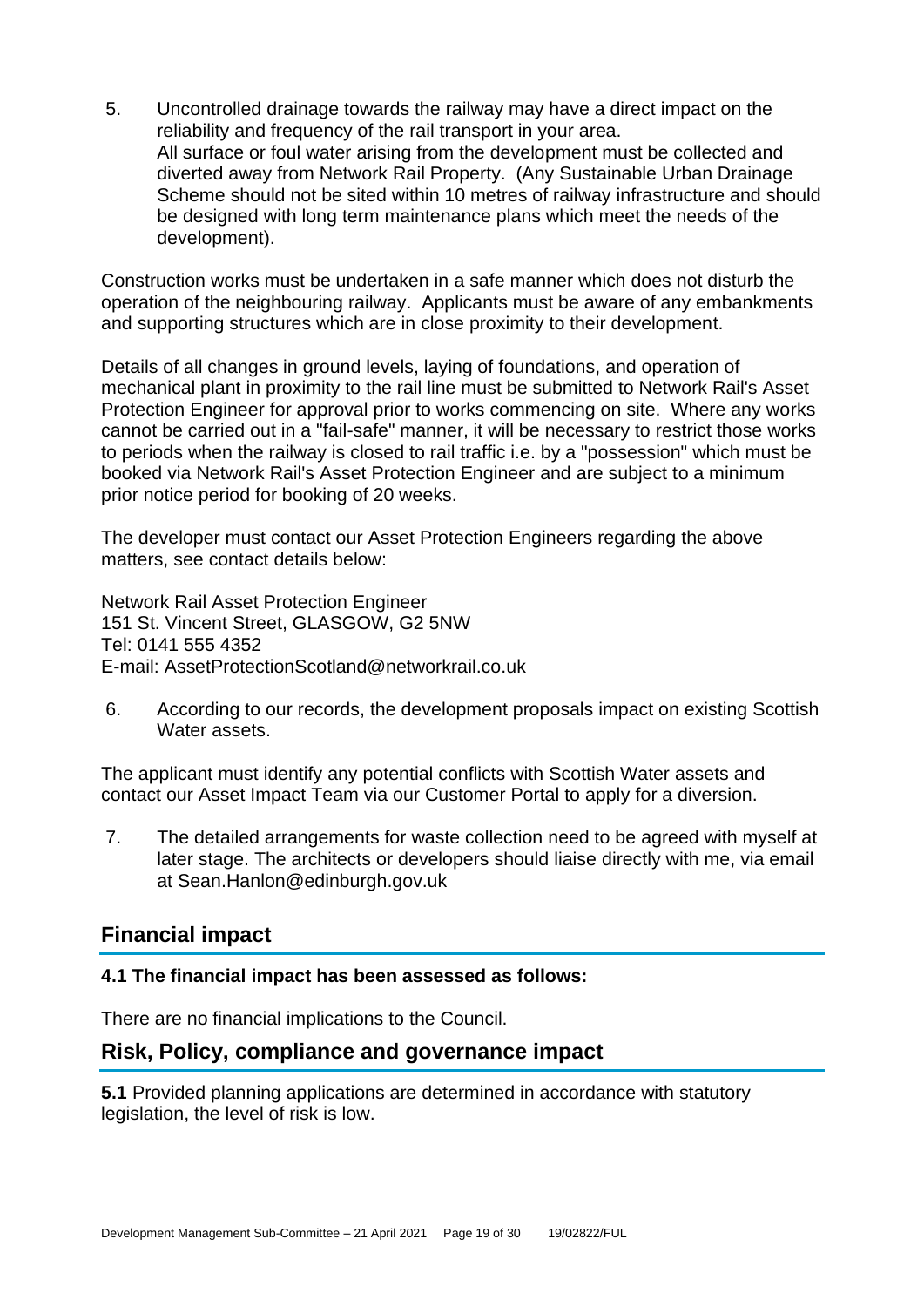# **Equalities impact**

# **6.1 The equalities impact has been assessed as follows:**

This application was assessed in terms of equalities and human rights. The impacts are identified in the Assessment section of the main report.

# **Sustainability impact**

# **7.1 The sustainability impact has been assessed as follows:**

This application meets the sustainability requirements of the Edinburgh Design Guidance.

# **Consultation and engagement**

# **8.1 Pre-Application Process**

Pre-application discussions took place on this application.

# **8.2 Publicity summary of representations and Community Council comments**

Six objection comments were received in relation to the application, including one from the Craigmillar Park Association and the Grange/Prestonfield Community Council.

# **Background reading/external references**

- To view details of the application, go to
- [Planning and Building Standards online services](https://citydev-portal.edinburgh.gov.uk/idoxpa-web/search.do?action=simple&searchType=Application)
- [Planning guidelines](http://www.edinburgh.gov.uk/planningguidelines)
- [Conservation Area Character Appraisals](http://www.edinburgh.gov.uk/characterappraisals)
- [Edinburgh Local Development Plan](http://www.edinburgh.gov.uk/localdevelopmentplan)
- **[Scottish Planning Policy](http://www.scotland.gov.uk/Topics/Built-Environment/planning/Policy)**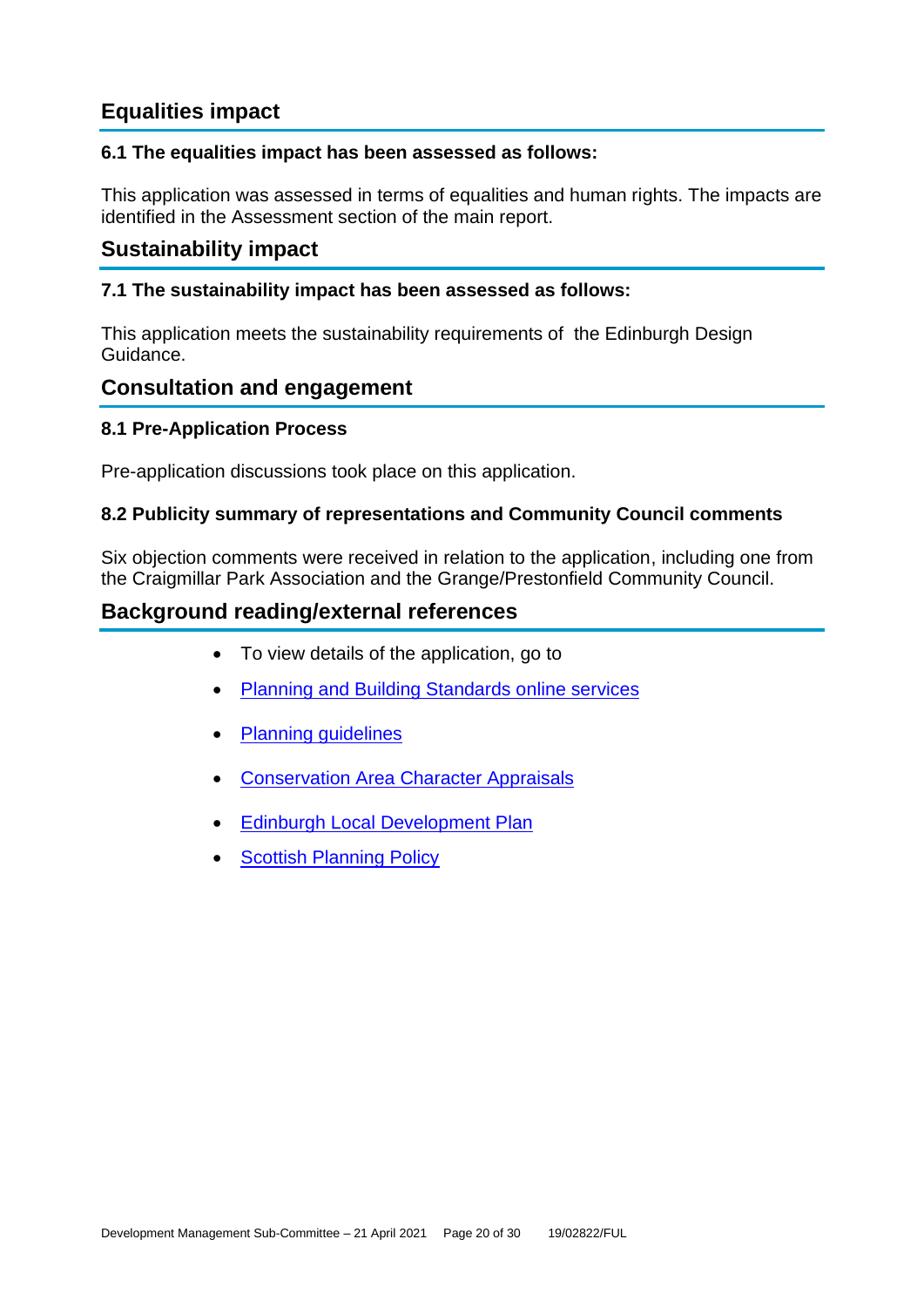| <b>Statutory Development</b><br><b>Plan Provision</b> |                         |
|-------------------------------------------------------|-------------------------|
| Date registered                                       | 12 June 2019            |
| <b>Drawing numbers/Scheme</b>                         | 01,02,03,04,05a,06,07b, |
|                                                       | Scheme 2                |

**David Givan** Chief Planning Officer PLACE The City of Edinburgh Council

Contact: Robert McIntosh, Planning Officer E-mail: robert.mcintosh@edinburgh.gov.uk

# **Links - Policies**

# **Relevant Policies:**

# **Relevant policies of the Local Development Plan.**

LDP Policy Del 1 (Developer Contributions and Infrastructure Delivery) identifies the circumstances in which developer contributions will be required.

LDP Policy Des 1 (Design Quality and Context) sets general criteria for assessing design quality and requires an overall design concept to be demonstrated.

LDP Policy Des 3 (Development Design - Incorporating and Enhancing Existing and Potential Features) supports development where it is demonstrated that existing and potential features have been incorporated into the design.

LDP Policy Des 4 (Development Design - Impact on Setting) sets criteria for assessing the impact of development design against its setting.

LDP Policy Des 5 (Development Design - Amenity) sets criteria for assessing amenity.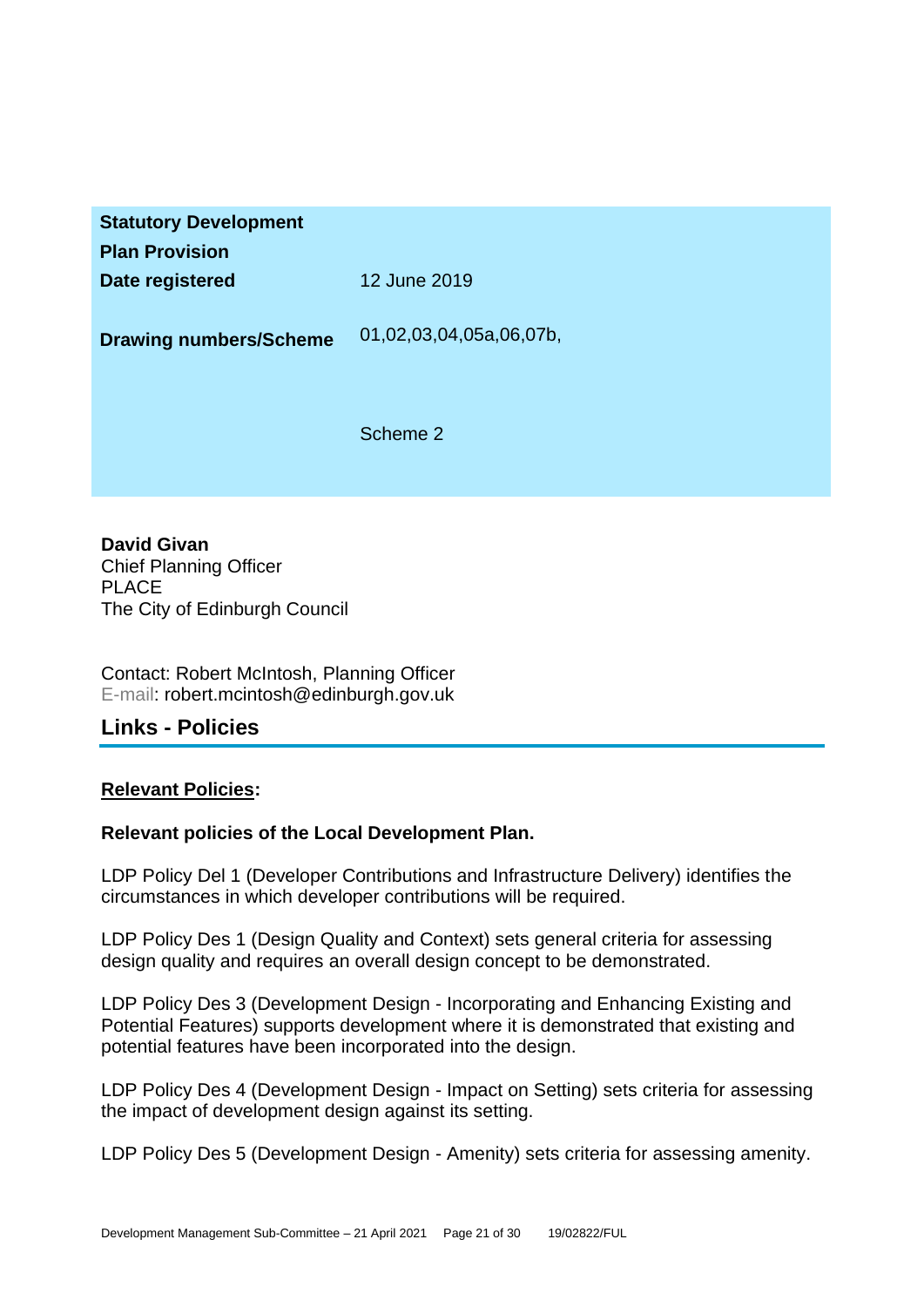LDP Policy Env 6 (Conservation Areas - Development) sets out criteria for assessing development in a conservation area.

LDP Policy Env 12 (Trees) sets out tree protection requirements for new development.

LDP Policy Env 16 (Species Protection) sets out species protection requirements for new development.

LDP Policy Env 21 (Flood Protection) sets criteria for assessing the impact of development on flood protection.

LDP Policy Hou 1 (Housing Development) sets criteria for assessing the principle of housing proposals.

LDP Policy Hou 2 (Housing Mix) requires provision of a mix of house types and sizes in new housing developments to meet a range of housing needs.

LDP Policy Hou 3 (Private Green Space in Housing Development) sets out the requirements for the provision of private green space in housing development.

LDP Policy Hou 4 (Housing Density) sets out the factors to be taken into account in assessing density levels in new development.

LDP Policy Hou 5 (Conversion to Housing) sets out the criteria for change of use of existing buildings to housing.

LDP Policy Tra 2 (Private Car Parking) requires private car parking provision to comply with the parking levels set out in Council guidance and sets criteria for assessing lower provision.

LDP Policy Tra 3 (Private Cycle Parking) requires cycle parking provision in accordance with standards set out in Council guidance.

LDP Policy Tra 4 (Design of Off-Streetcar and Cycle Parking) sets criteria for assessing design of off-street car and cycle parking.

LDP Policy Des 12 (Alterations and Extensions) sets criteria for assessing alterations and extensions to existing buildings.

#### **Relevant Non-Statutory Guidelines**

**Non-Statutory guidelines** Edinburgh Design Guidance supports development of the highest design quality and that integrates well with the existing city. It sets out the Council's expectations for the design of new development, including buildings, parking, streets and landscape, in Edinburgh.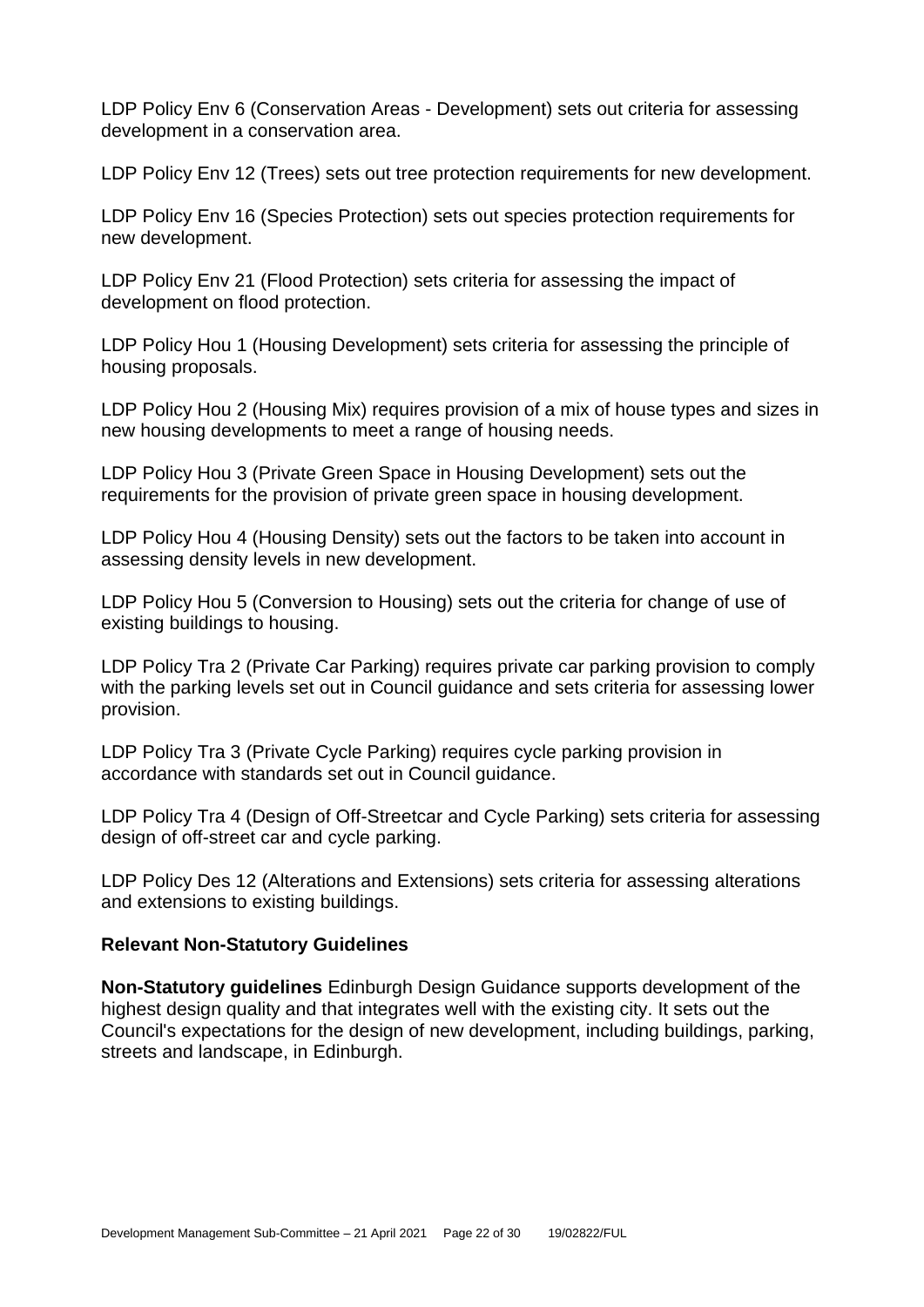# **Other Relevant policy guidance**

The Craigmillar Park Conservation Area Character Appraisal emphasises the predominance of high-quality stone-built Victorian architecture of limited height which provides homogeneity through building lines, heights, massing and the use of traditional materials, and the predominant residential use.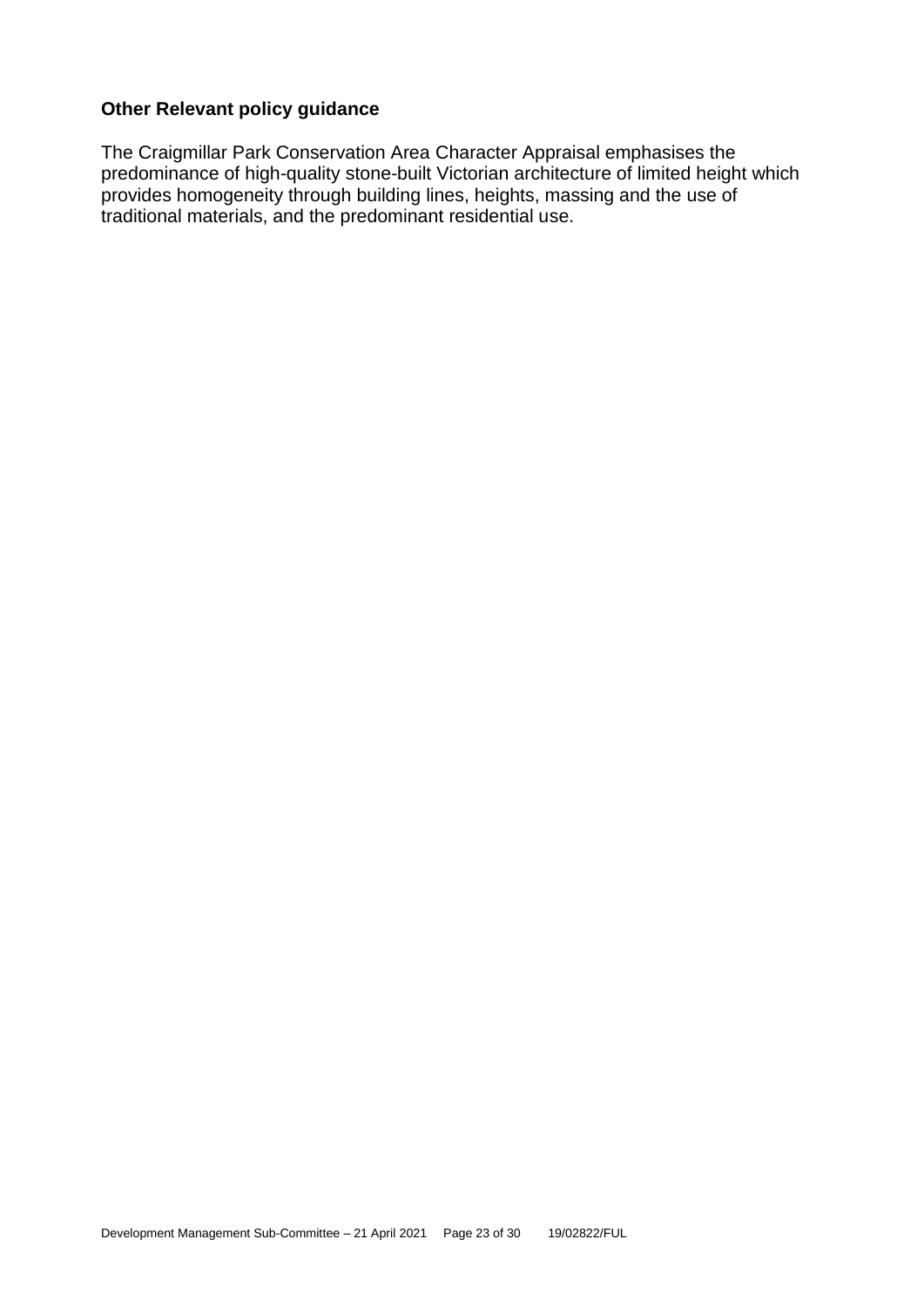# **Appendix 1**

# **Application for Planning Permission 19/02822/FUL At 1 Mentone Terrace, Edinburgh, EH9 2DG Change of Use from 5 Garages to new dwelling house**

# **Consultations**

# **Environmental Protection**

The applicant has now submitted further information on the required glazing specification that is required to mitigate the noise from the railway. The required noise reduction levels have been established in the applicant's noise impact assessments and upgraded glazing specifications highlighted on drawing numbers ECA-141 rev B (Elevations & Ground Floor Plans) dated 10/6/2019. The applicant has advised that triple insulated glass units of the following specification will be installed to meet the required sound reduction levels; 8,8mm - 14 mm - 6 mm - 14 mm - 12,8mm. Environmental Protection shall recommend a condition is attached to ensure this minimum specification is installed.

The application site may have become contaminated from previous uses on the land and so it is recommended that a condition be attached which ensures that the site is assessed and appropriately remediated where required to ensure that the site is made safe for the proposed end use.

Environmental Protection offers no objections subject to the following condition:

1. Prior to the commencement of construction works on site:

(a) A site survey (including initial desk study as a minimum) must be carried out to establish to the satisfaction of the Head of Planning, either that the level of risk posed to human health and the wider environment by contaminants in, on or under the land is acceptable, or that remedial and/or protective measures could be undertaken to bring the risks to an acceptable level in relation to the development; and

(b) Where necessary, a detailed schedule of any remedial and/or protective measures, including their programming, must be submitted to and approved in writing by the Head of Planning

Any required remedial and/or protective measures shall be implemented in accordance with the approved schedule and documentary evidence to certify those works shall be provided to the satisfaction of the Head of Planning.

2. The following noise protection measures to the proposed residential property, as defined in the E2 'Environmental Noise and Vibration Impact Assessment' report (Ref P8097), dated December 2019 updated January 2020:

- Glazing units with a minimum insulation value of 8,8mm - 14 mm - 6 mm - 14 mm - 12,8mm triple glazing shall be installed for the external doors and windows of the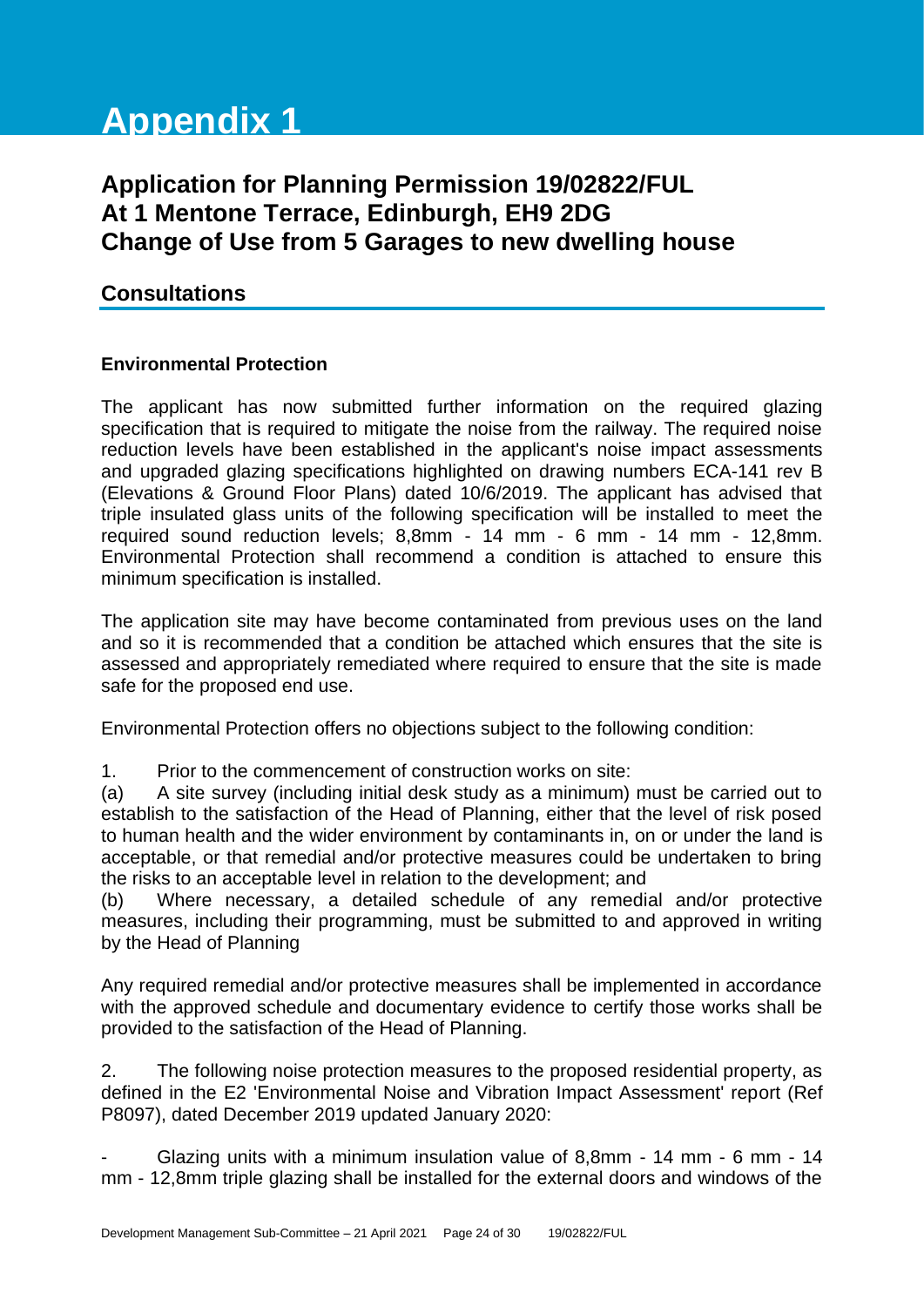areas highlighted on drawing number ECA-141 rev B (Elevations & Ground Floor Plans) dated 10/6/2019.

shall be carried out in full and completed prior to the development being occupied.

# **Roads Authority**

No objections to the application subject to the following being included as conditions or informatives as appropriate:

1. The applicant should be advised that as the development is located in the extended Controlled Parking Zone, they will be eligible for one residential parking permit per property in accordance with the Transport and Environment Committee decision of 4 June 2013. See

http://www.edinburgh.gov.uk/download/meetings/id/39382/item\_7\_7 (Category D - New Build);

Note:

I. The proposed zero car parking is considered acceptable and complies with Council parking standards.

# **SEPA**

#### *Original Response*:

We object to the proposed development on the grounds that it may place buildings and persons at flood risk contrary to Scottish Planning Policy.

In summary we wish to receive clarification on the following points before we would consider removing our objection to the proposed development:

o A detailed Flood Risk Assessment (FRA) to inform the developable area and finished floor levels.

We note that a Stage 2 FRA has been completed in support of this application, however upon review we still have concerns in relation to flood risk impacts of the development.

In the event that the planning authority proposes to grant planning permission contrary to this advice on flood risk, the Town and Country Planning (Notification of Applications) (Scotland) Direction 2009 provides criteria for the referral to the Scottish Ministers of such cases. You may therefore wish to consider if this proposal falls within the scope of this Direction.

# 1. Flood risk

1.1 SEPA objected to a similar application at this site in May 2015 (15/01429/FUL). We recommend that this response is read in conjunction with our previous response.

1.2 The proposed dwelling house would replace garages and be located at a low level adjacent to the railway tracks. Review of the SEPA Flood Map indicates the site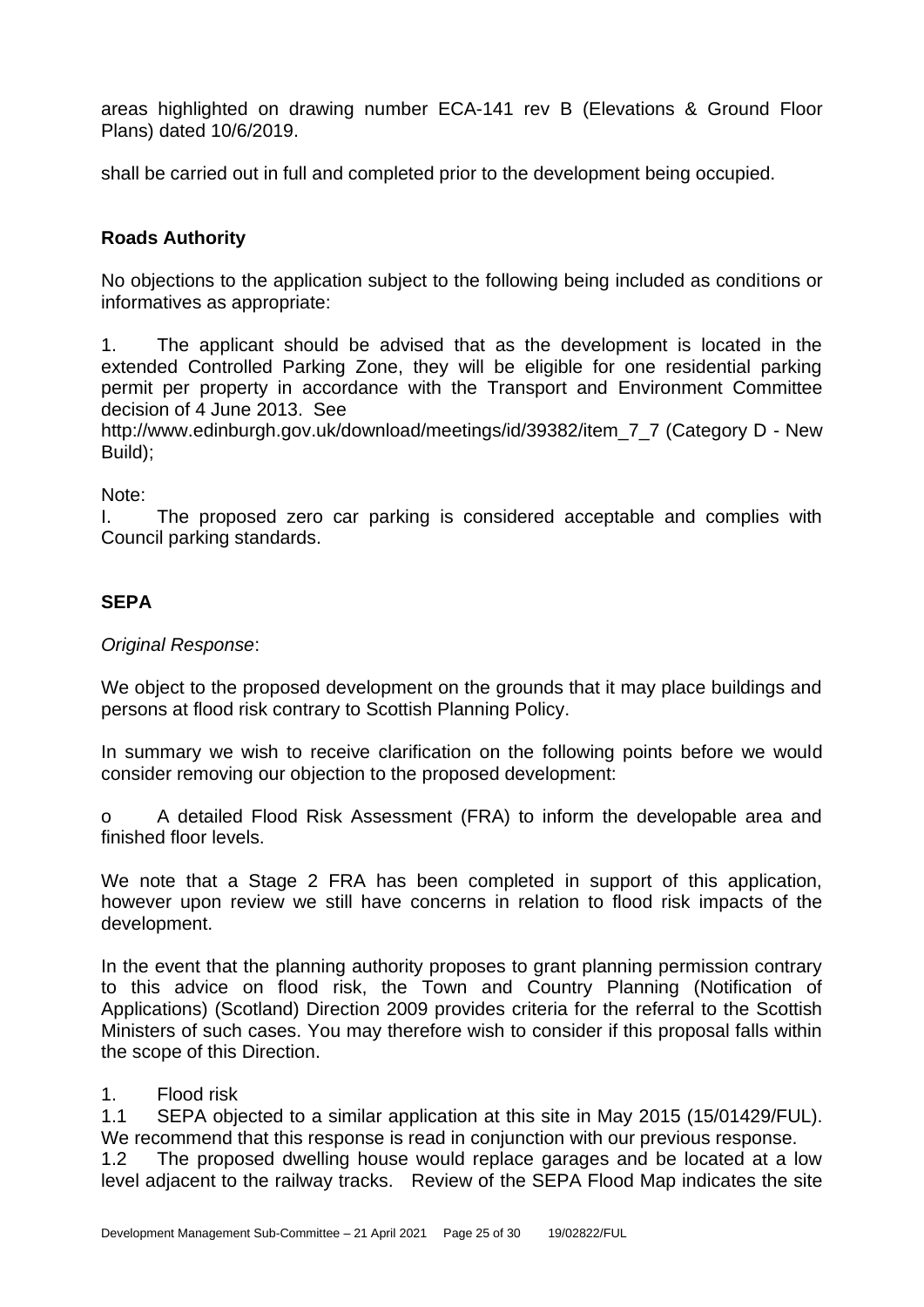is immediately adjacent to the 1 in 200-year (0.5% annual probability) flood extent and as such may be at medium to high risk of flooding. The risk of flooding would appear to be from the Jordan Burn and it is likely that the flood modelling is channelling flows along the railway as the watercourse would appear to be culverted in this location. A detailed FRA will be required to assess the flood risk from the Jordan Burn and inform safe development levels. The detailed FRA should provide an estimate of the design flood peak flows and water levels at the site. This will need to take into account various culvert blockage scenarios.

1.3 The results of at the detailed FRA should inform the developable area and finished floor levels. Finished floor levels should be above the 1 in 200 year flood level, with added freeboard (as defined by the council but normally 600mm) and appropriate climate change allowances.

Detailed advice for the applicant

# 2. Flood risk

2.1 The SEPA Flood Maps have been produced following a consistent, nationallyapplied methodology for catchment areas equal to or greater than 3km2 using a Digital Terrain Model (DTM) to define river corridors and low-lying coastal land. The maps are indicative and designed to be used as a strategic tool to assess, flood risk at the community level and to support planning policy and flood risk management in Scotland. 2.2 We refer the applicant to the document entitled: "Technical Flood Risk Guidance for Stakeholders". This document provides generic requirements for undertaking Flood Risk Assessments. Please note that this document should be read in conjunction with Policy 41 (Part 2).

2.3 Our Flood Risk Assessment Checklist should be completed and attached within the front cover of any flood risk assessments issued in support of a development proposal which may be at risk of flooding. The document will take only a few minutes to complete and will assist our review process.

2.4 Please note that we are reliant on the accuracy and completeness of any information supplied by the applicant in undertaking our review, and can take no responsibility for incorrect data or interpretation made by the authors.

2.5 The flood risk advice contained in this letter is supplied to you by SEPA in terms of Section 72 (1) of the Flood Risk Management (Scotland) Act 2009 on the basis of information held by SEPA as at the date hereof. It is intended as advice solely to Edinburgh Council as Planning Authority in terms of the said Section 72 (1). Regulatory advice for the applicant

# 3. Regulatory requirements

3.1 Details of regulatory requirements and good practice advice for the applicant can be found on the Regulations section of our website.

# *Follow-up Response*

Thank you for your consultation email which SEPA received on 12 June 2020. Please accept our apologies regarding the delay in our response.

We maintain our objection to the proposed development on the grounds that it may place buildings and persons at flood risk contrary to Scottish Planning Policy. In order to review our objection to the application we would need to be satisfied that culvert under the proposed house footprint does not convey a watercourse, part or all of the flows of the Pow/Jordan Burn.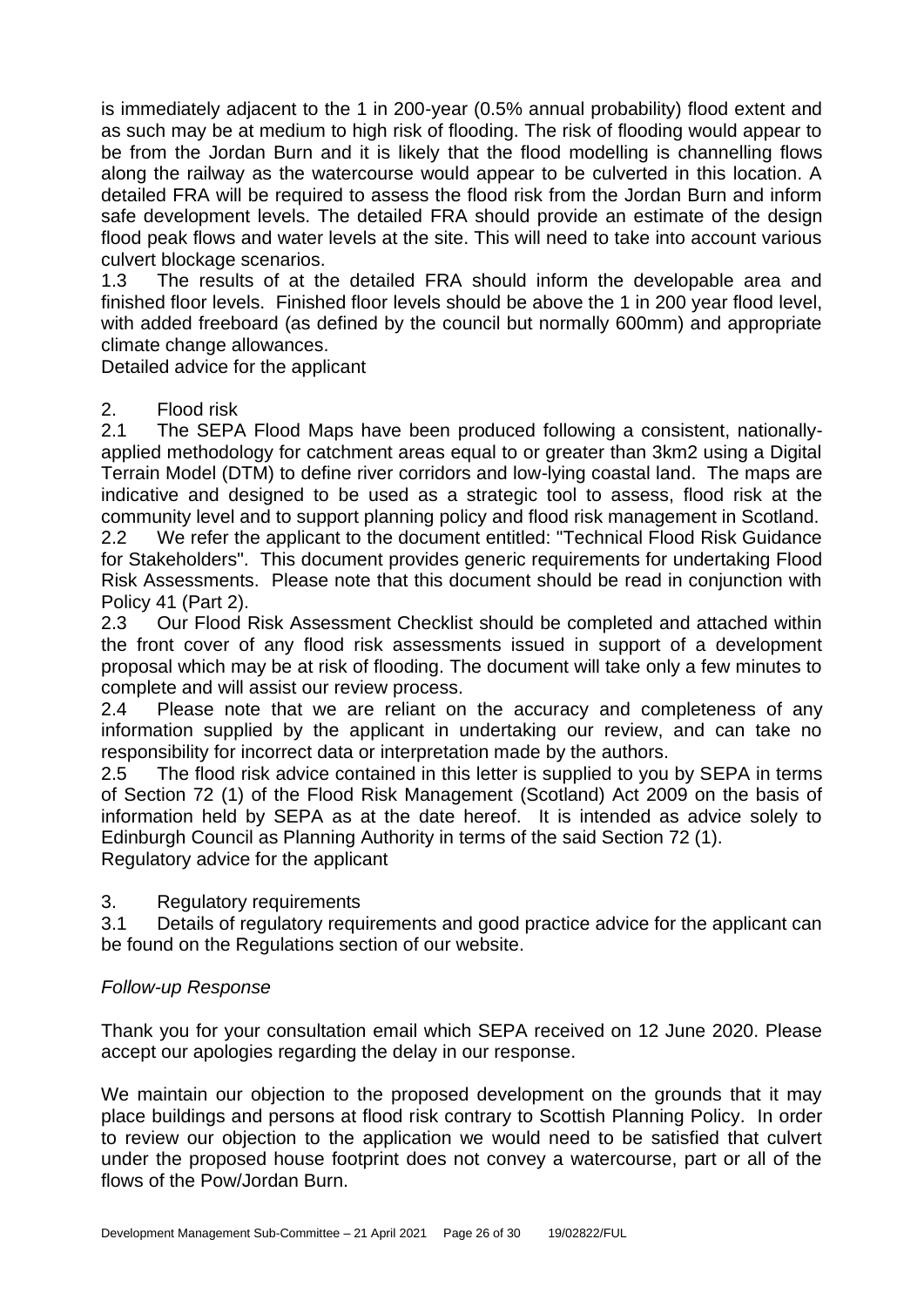In the event that the planning authority proposes to grant planning permission contrary to this advice on flood risk, the Town and Country Planning (Notification of Applications) (Scotland) Direction 2009 provides criteria for the referral to the Scottish Ministers of such cases. You may therefore wish to consider if this proposal falls within the scope of this Direction.

Please note our comments below.

# Technical Report

1. SEPA objected to this application in April 2020. Please read this response in conjunction with our previous response.

2. The Ramage Young report suggests that the site may be adjacent to a culvert which conveys the Pow/Jordan Burn. The capacity of this culvert and its condition is unknown. It is also unknown where the water would flow should the flow in the watercourse exceed the flow in the culvert. However we note that the proposed finished floor level of 53.3 metres Above Ordnance Datum will be a metre or so above the level of the adjacent tracks which would probably receive any excess water.

3. The Ramage Young report advises that it is proposed to construct the proposed house on top of a brick sewer. The condition of the sewer is unknown and its life expectancy is unknown. Should the sewer require maintenance or replacement then access would be essential which would be extremely difficult, if not impossible, with a house constructed over it. The house itself will increase the loading on the sewer and may cause damage to the sewer. Any impediment to undertake maintenance or replacement could place nearby properties at an increased risk of flooding. We note that the Flood Risk Assessment (FRA) refers to previous flooding of property in the area.

4. The Terrenus FRA refers to a Powburn Flood Alleviation Scheme close to the site. The Council has advised us that this does not relate to the Pow/Jordan Burn but may refer to the combined sewer network in Ventnor Terrace. We would advise that the flood risk management team in the Council is best placed to comment on surface water flooding issues at, and close to, the site. We also note that proposals to discharge surface water to a local soakaway is also for the Council to consider. We assume that the soakaway was originally designed for the garages and will need to be resized to cope with the expected increase in surface water and also take into consideration future climate change

# **Scottish Water**

#### Audit of Proposal

Scottish Water has no objection to this planning application; however, the applicant should be aware that this does not confirm that the proposed development can currently be serviced and would advise the following:

#### Water Capacity Assessment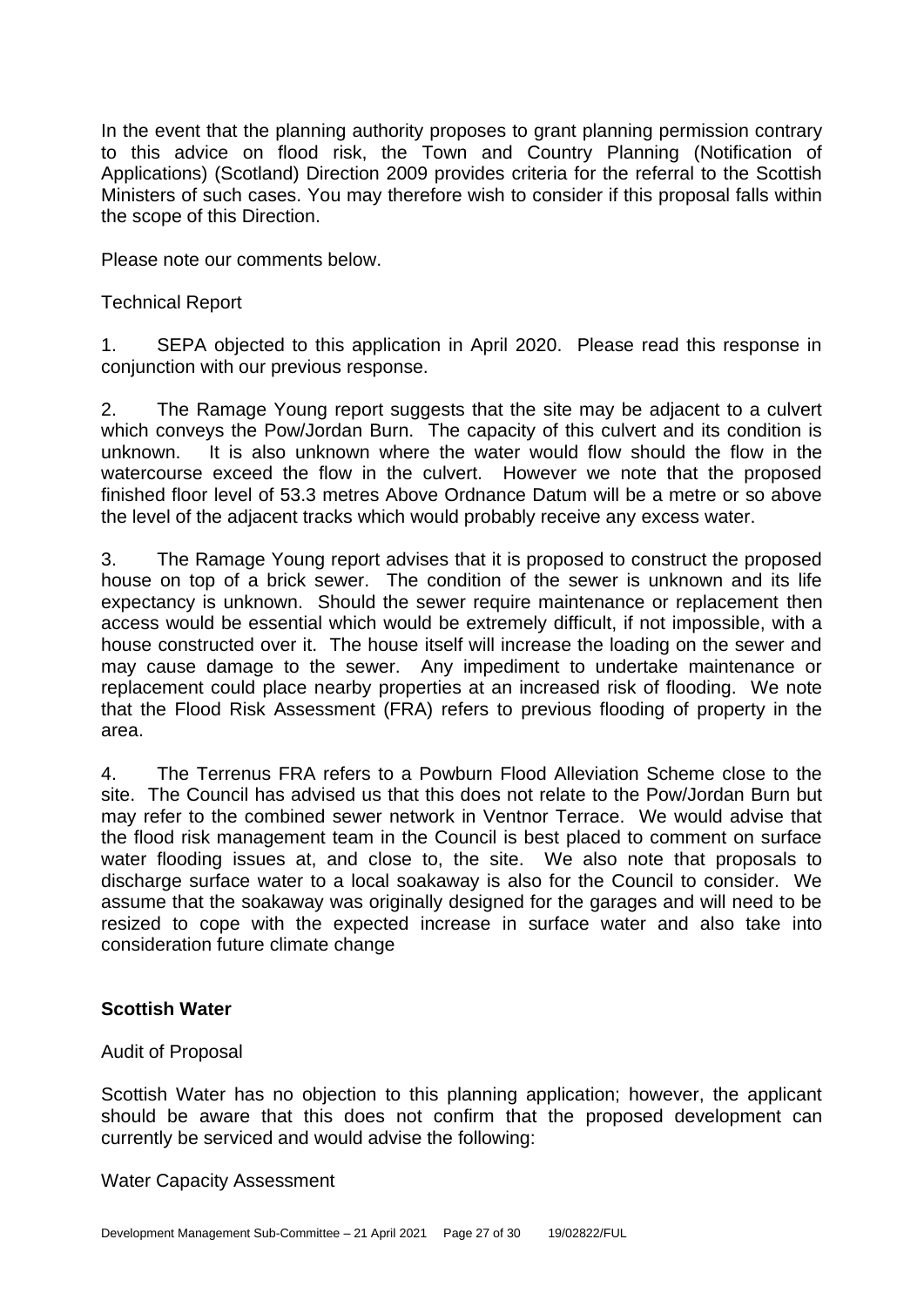Scottish Water has carried out a Capacity review and we can confirm the following:

There is currently sufficient capacity in the Glencorse Water Treatment Works to service your development. However, please note that further investigations may be required to be carried out once a formal application has been submitted to us.

#### Waste Water Capacity Assessment

There is currently sufficient capacity for a foul only connection in the Edinburgh Waste Water Treatment works to service your

development. However, please note that further investigations may be required to be carried out once a formal application has been submitted to us.

Asset Impact Assessment

According to our records, the development proposals impact on existing Scottish Water assets.

The applicant must identify any potential conflicts with Scottish Water assets and contact our Asset Impact Team via our Customer Portal to apply for a diversion.

The applicant should be aware that any conflict with assets identified may be subject to restrictions on proximity of construction. Please note the disclaimer at the end of this response.

#### Surface Water

For reasons of sustainability and to protect our customers from potential future sewer flooding, Scottish Water will not accept any surface water connections into our combined sewer system.

There may be limited exceptional circumstances where we would allow such a connection for brownfield sites only, however this will require significant justification from the customer taking account of various factors including legal, physical, and technical challenges.

In order to avoid costs and delays where a surface water discharge to our combined sewer system is anticipated, the developer should contact Scottish Water at the earliest opportunity with strong evidence to support the intended drainage plan prior to making a connection request. We will assess this evidence in a robust manner and provide a decision that reflects the best option from environmental and customer perspectives.

Next Steps:

#### All Proposed Developments

All proposed developments require to submit a Pre-Development Enquiry (PDE) Form to be submitted directly to Scottish Water via our Customer Portal prior to any formal Technical Application being submitted. This will allow us to fully appraise the proposals.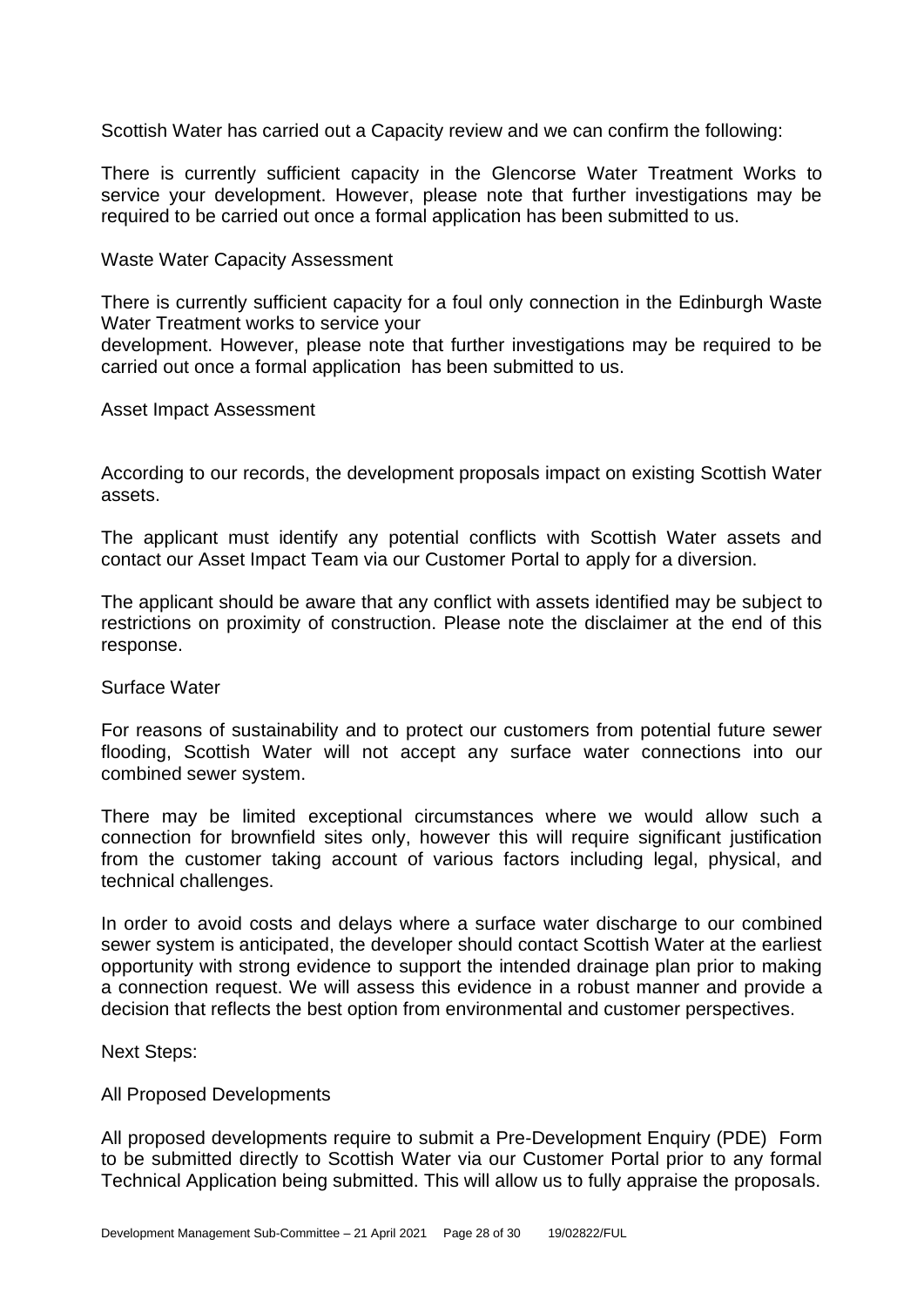Where it is confirmed through the PDE process that mitigation works are necessary to support a development, the cost of these works is to be met by the developer, which Scottish Water can contribute towards through Reasonable Cost Contribution regulations.

Scottish Water Disclaimer:

"It is important to note that the information on any such plan provided on Scottish Water's infrastructure, is for indicative purposes only and its accuracy cannot be relied upon. When the exact location and the nature of the infrastructure on the plan is a material requirement then you should undertake an appropriate site investigation to confirm its actual position in the ground and to determine if it is suitable for its intended purpose. By using the plan you agree that Scottish Water will not be liable for any loss, damage or costs caused by relying upon it or from carrying out any such site investigation."

# **Network Rail**

Thank you for consulting Network Rail regarding the above development.

Whilst Network Rail has no objections in principle to the proposal, due to its close proximity to the operational railway, we would request that the following matters are taken into account, and if necessary and appropriate included as advisory notes, if granting the application:

The applicant must ensure that the construction and subsequent maintenance of proposed buildings can be carried out without adversely affecting the safety of, or encroaching upon, Network Rail's adjacent land.

Uncontrolled drainage towards the railway may have a direct impact on the reliability and frequency of the rail transport in your area.

All surface or foul water arising from the development must be collected and diverted away from Network Rail Property. (Any Sustainable Urban Drainage Scheme should not be sited within 10 metres of railway infrastructure and should be designed with long term maintenance plans which meet the needs of the development).

Construction works must be undertaken in a safe manner which does not disturb the operation of the neighbouring railway. Applicants must be aware of any embankments and supporting structures which are in close proximity to their development.

Details of all changes in ground levels, laying of foundations, and operation of mechanical plant in proximity to the rail line must be submitted to Network Rail's Asset Protection Engineer for approval prior to works commencing on site. Where any works cannot be carried out in a "fail-safe" manner, it will be necessary to restrict those works to periods when the railway is closed to rail traffic i.e. by a "possession" which must be booked via Network Rail's Asset Protection Engineer and are subject to a minimum prior notice period for booking of 20 weeks.

The developer must contact our Asset Protection Engineers regarding the above matters, see contact details below: